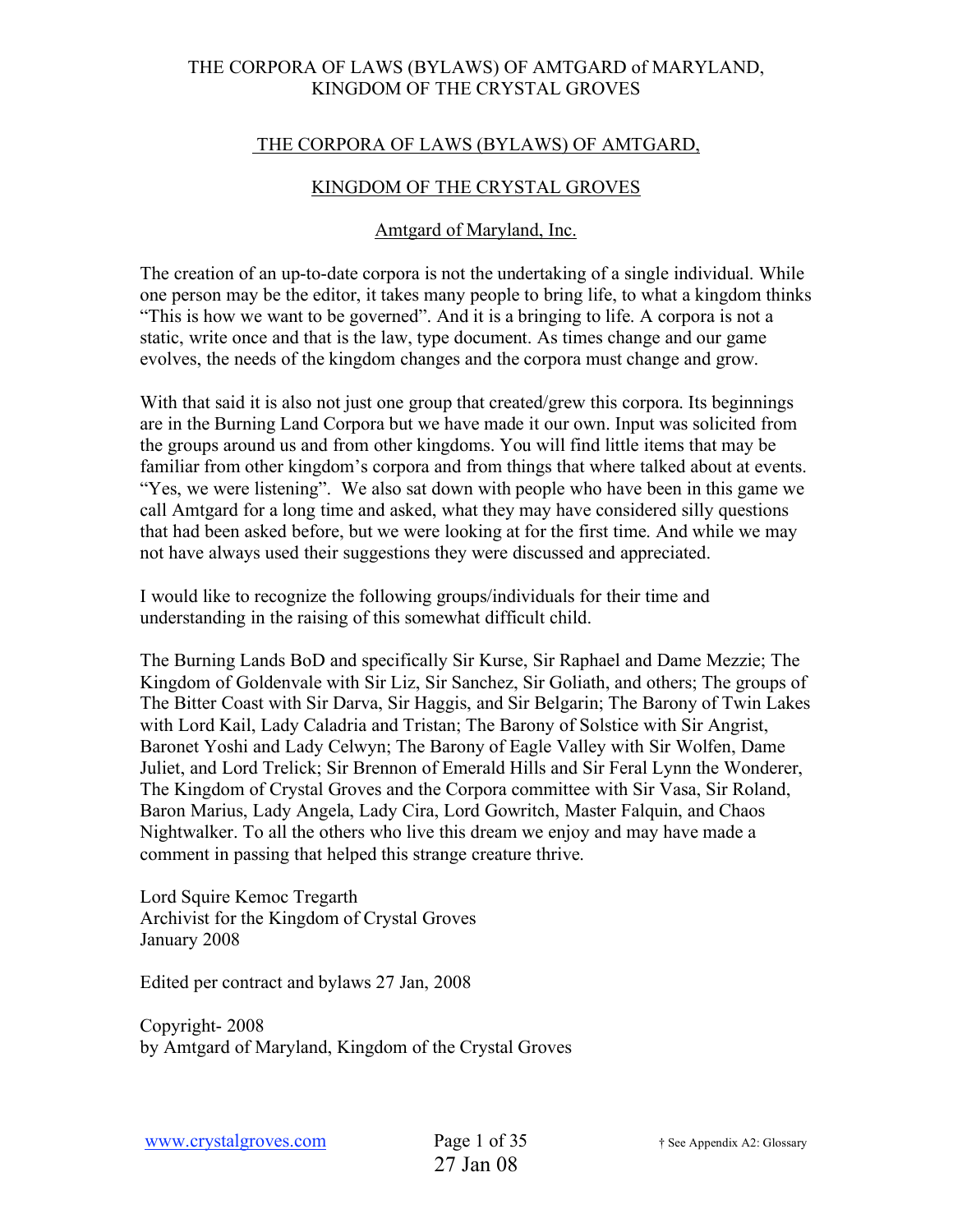## **Corpora of By-Laws: Abbreviated Table of Contents**

### **1.0 Offices of the Kingdom**

Crown/Elected Officers

- 1.1 Monarch
- 1.2 Royal Consort
- 1.3 Prime Minister
- 1.4 Champion of the Realm
- 1.5 Board of Directors
- Appointed Positions
- 1.6 Scribe
- 1.7 Guild Master of Reeves
- 1.8 Captain of the Monarch's Guard
- 1.9 Class Guild Masters

## **2.0 Other positions**

- 2.1 Colleges of Arts and Sciences
- 2.2 Reeves Guild
- 2.3 Monarch's/Consort's Guard
- 2.4 Circle of Knights
- 2.5 Circle of Steel
- 2.6 Consort's Defender
- 2.7 Court Bard
- 2.8 Court Jester
- 2.9 Archivist

## **3.0 Amtgard Government**

- 3.1 Membership
	- 3.11 General Membership
	- 3.12 Full Membership
	- 3.13 Full Members of Crystal Groves Proper
	- 3.14 Full Members of Sub-group of the Kingdom of Crystal Groves
- 3.2 Althings
- 3.3 Elections and Voting
- 3.4 Removing Group Officers
- 3.5 Local Rules Clarifications
- 3.6 Dues and Policies of the **Treasury**
- 3.7 Attendance and Class Credit

## **4.0 Honors and Awards**

- 4.1 Knighthood
- 4.2 Masterhood in Orders
- 4.3 Masterhood in the Fighting Classes
- 4.4 Orders
- 4.5 Titles

## **5.0 Order of Precedence**

- 5.1 Royalty
- 5.2 Nobility, Peerage
- 5.3 Other Positions

## **6.0 Crown Qualifications**

- 6.1 Crown Qualifications
- 6.2 Crown Competition
- 6.3 Pro-Tem Appointments

## **7.0 Other Amtgard groups**

- 7.1 Forming up
- 7.2 Signing the contract
- 7.3 Sponsoring Kingdom
- 7.4 Group Criteria
- 7.5 Obligations
- 7.6 Awards/orders
- 7.7 Titles
- 7.8 Officers

## Appendix **A: Operational Appendixes**

Appendix A1: Malicious acts

Appendix A2: Glossary of terms

Appendix A3: Kingdom wide votes for

Monarchy and Althings

Appendix A4: Corporate Organizational Chart

## **Appendix B: Sub-Group Appendixes**

Appendix B1: Shire level sub-group corpora Appendix B2: Barony level sub-group corpora Appendix B3: Duchy level sub-group corpora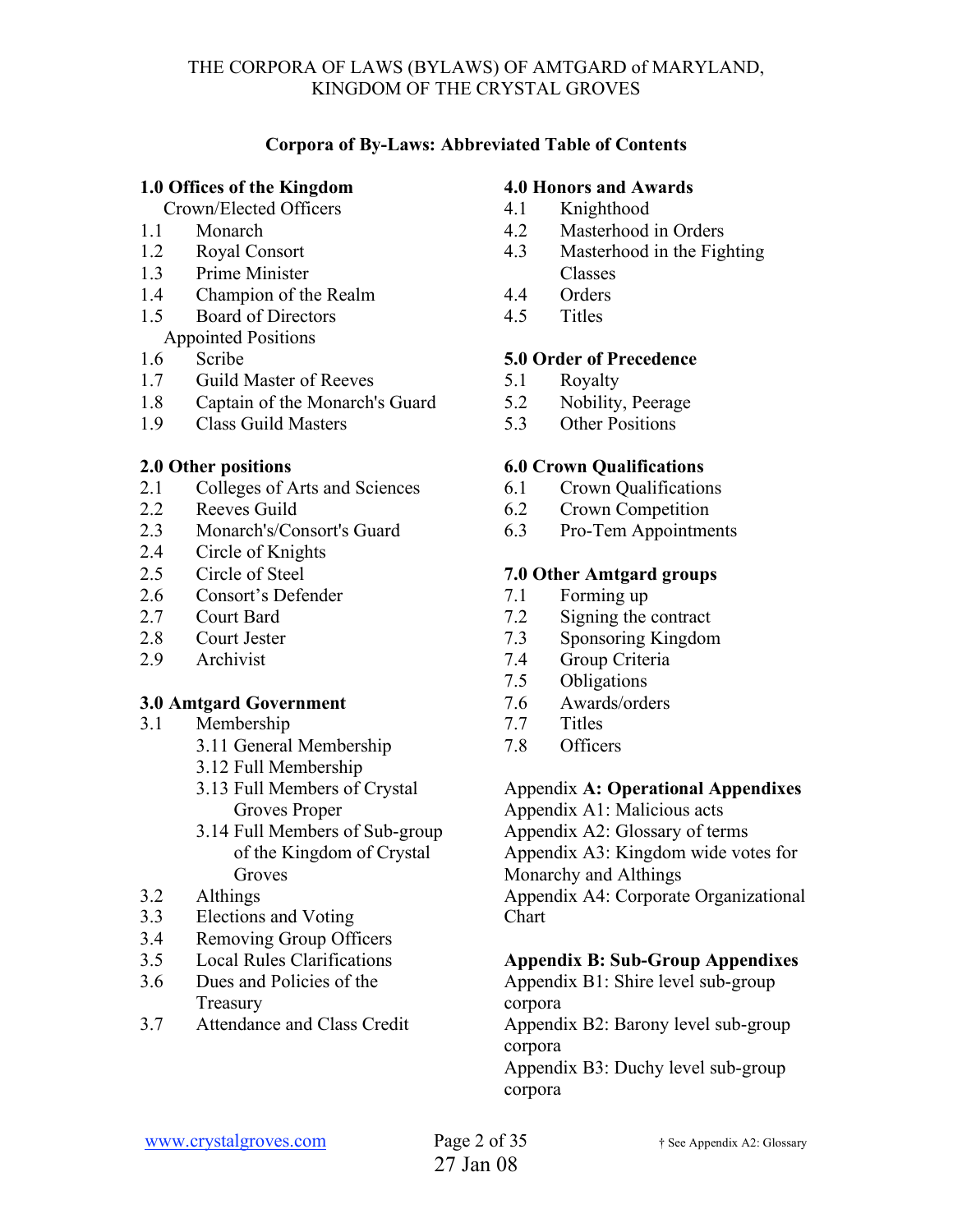## **Corpora of By-Laws: Section 1 -- Officers of the Kingdom Crown/Elected Officers**

- **1.1 Monarch (King or Queen)** The Monarch is the highest ranking member of the group and is responsible for the day-to-day operations.
- 1.11 Will have an automatic seat at the Althings.
- 1.111 Will have the power to break ties at the Althings.
- 1.12 Shall preside over and conduct all ceremonies and functions.
- 1.13 The Monarch is not required to pay any dues during his/her term.
- 1.14 May award the following honors:
- 1.141 Titles of Nobility granted by patent (discretion of Monarch): Marquis, Viscount, Baronet, Lord (lesser title).
- 1.142 Titles of Nobility earned by tenure (for a specific service listed in this Corpora): Grand Duke, Arch Duke, Duke, Count, Baron, Defender and lesser titles.
- 1.143 Peerage- the four orders of Knighthood: Crown- for service in the Amtgard's highest offices. Flame- for excellence in service. Serpent- for excellence in the arts and/or sciences. Sword- for excellence in combat.
- 1.144 The following orders: Dragon, Flame, Griffon, Hydra, Jovious, Lion, Mask, Owl, Rose, Walker of the Middle, Warrior, Zodiac.
- 1.145 Titles of Masterhood for the service guilds (by tenure): Garber, Reeve, Smith.
- 1.146 Titles of Masterhood for the orders (by tenure): Dragon, Lion, Griffon, Owl, Rose, Warrior (Warlord).
- 1.147 Credits in the following guilds: Garber and Smith.
- 1.148 Titles of Masterhood (in conjunction with the Prime Minister and class Guild Master) for the fighting guilds.
- 1.149 Titles of Masterhood for the service guilds (by patent).
- 1.15 May create new honors, awards, Masterhoods, and titles.
- 1.16 Is eligible for the following titles after serving with distinction as Monarch once the term is over:
- 1.161 Duke/Duchess for a single term or Grand Duke for serving two or more terms as Monarch.
- 1.162 For groups smaller than kingdom see 7.74 for outgoing titles.
- 1.17 Shall hold an automatic seat on the Board of Directors (B.O.D.) during his/her term.
- 1.18 A Monarch may initiate the process to remove (strip) a title of honor from a person for proven violations of the corpora and/or rulebook, if the violations would have disqualified the person from earning the title in the first place. The following conditions must be met:
- 1.181 Agreement of 75% at the vote of an Althing.
- 1.182 Agreement of the Prime Minister.
- 1.183 A majority vote of all people with the same title that is removed (i.e.- all Barons would vote for the removal of a Baron title).
- 1.184 Agreement of 75% of the local group B.O.D. if the person to be stripped no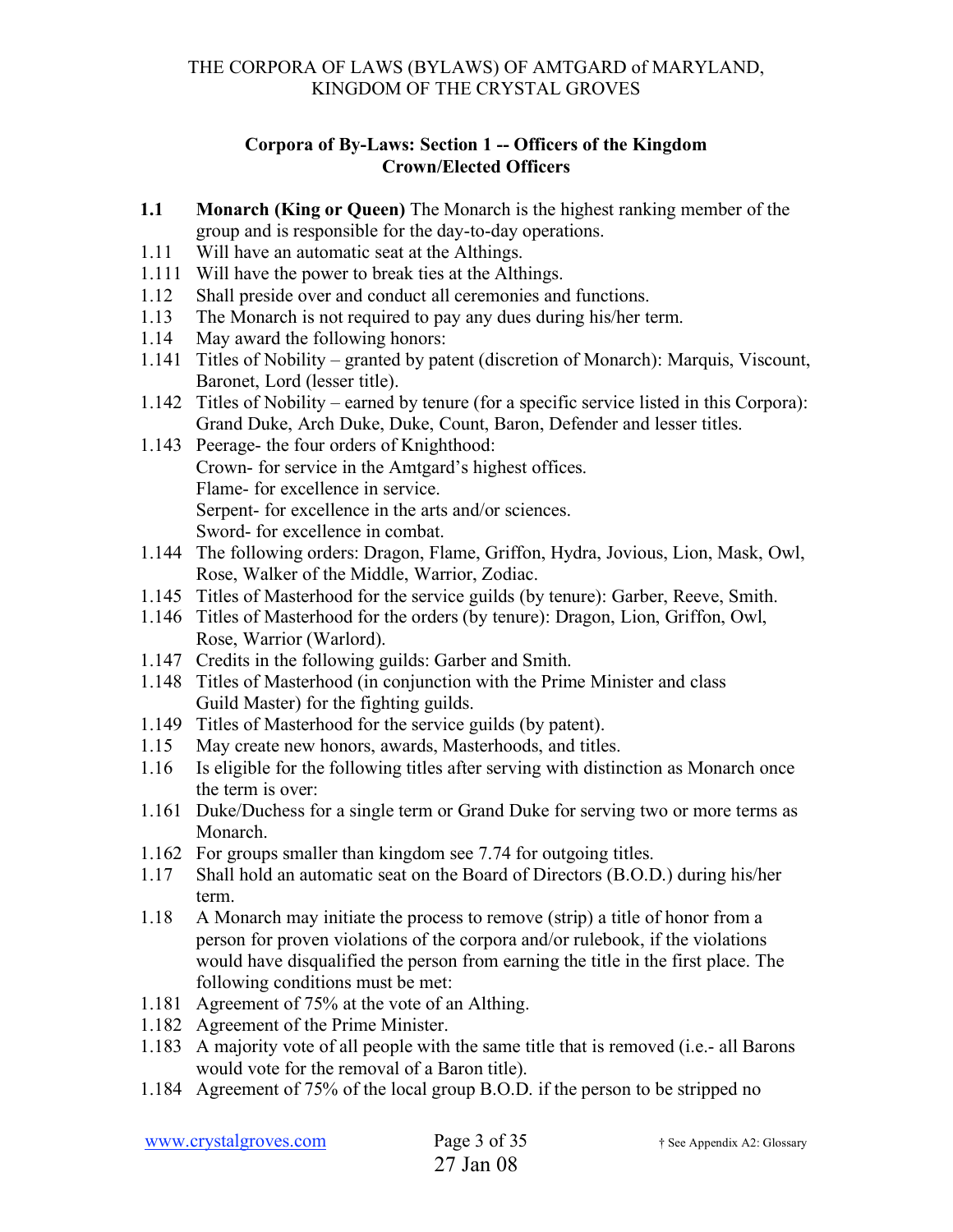longer resides in the kingdom.

- 1.19 Titles and honors may never be awarded to the members of another kingdom without that Monarchy's permission.
- 1.1A Monarch's Review $<sub>†</sub>$  The Monarch will review the treasury and other documents</sub> upon assuming office and at the end of a Prime Minister's term of office.
- **1.2 Royal Consort (Princess/Prince)** The Consort is in charge on the Arts and Sciences aspect of the group and is the primary assistant to the Monarch.
- 1.21 Every Monarch must have a Princess/Prince Consort/Regent.
- 1.22 May award the following orders: Dragon, Lion, Owl, Rose.
- 1.23 The Royal Consort is not required to pay any dues during her/his term.
- 1.24 Shall head and be responsible for the Colleges of Arts and Sciences.
- 1.25 May create new honors and awards in keeping with her/his duties.
- 1.26 Is responsible for the next Crown Coronation feast.
- 1.27 Is eligible for the title of Count/Countess after serving with distinction as Royal Consort once the term is over.
- 1.271 For groups smaller than kingdom see 7.74 for outgoing titles.
- 1.28 Will become pro-tem Monarch $<sub>†</sub>$  if the Monarch abdicates or is removed from</sub> office.
- **1.3 Prime Minister.** The Prime Minister is responsible for all records including member's class points and awards as well as the treasury.
- 1.31 Once every six months during a Monarch's mid-reign an election shall be held. The winner of this election shall become the Prime Minister for six months.
- 1.32 The Prime Minister is not required to pay any dues during his/her term.
- 1.33 Is responsible for the following aspects of the group funds:
- 1.341 Collection of all fees and dues.
- 1.342 Maintain and keep accurate records of the group treasury.
- 1.343 Keep accurate records on all group income and expenditures.
- 1.344 Maintain accurate records on the dues paid status of all group members.
- 1.35 Must keep records of attendance and active members.
- 1.351 Must keep the Member Information files on all members up to date.
- 1.36 Is responsible for providing rule books and newsletters to the dues-paid populace.
- 1.37 Is eligible for the title of Baron/Baroness after serving with distinction as Prime Minister once the term is over.
- 1.371 For groups smaller than kingdom see 7.74 for out going titles.
- 1.38 Shall hold an automatic seat on the B.O.D. during his/her term.
- **1.4** Champion of the Realm The Champion is the defender of the monarchy and is responsible for the battle field safety of the group.
- 1.41 The Champion is not required to pay any dues during his/her term.
- 1.42 Shall maintain a lost and found for the organization.
- 1.43 Responsible that all weapons and armor have been checked for safety and legality.
- 1.44 Responsible for organizing the battle games on days when no predetermined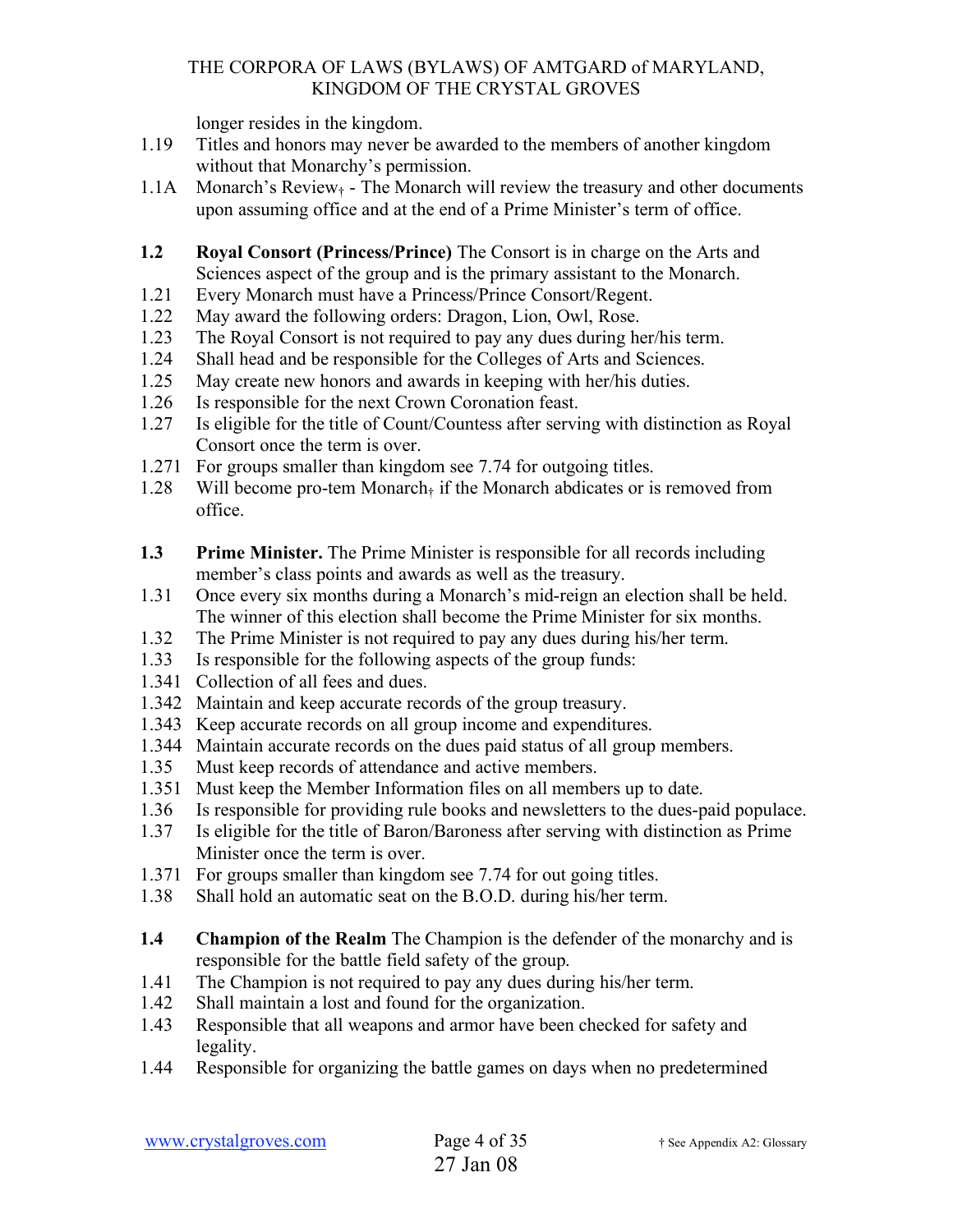scenarios are scheduled.

- 1.45 Is eligible for the title of Defender after serving with distinction as Champion once the term is over.
- 1.451 For groups smaller than kingdom see 7.74 for outgoing titles.
- **1.5 Board of Directors (or B.O.D.)** The Board of Directors is responsible for all interaction with mundane authorities such as city Parks Dept. and any contractual obligations of the group.
- 1.51 Five to seven group members shall be chosen by open ballot to serve in this capacity. This number does not include the sub-group Monarchs or sub-group representatives of the kingdom.
- 1.511 All B. O. D. members must be at least 18 years of age.
- 1.512 An election for the B.O.D. will be held once a year during the first week in January and for individual positions as they may come open during the year.
- 1.59 The B.O.D. will have no power to change, alter, or otherwise affect the rulebook(s) or Corpora.
- 1.53 The B.O.D. will work with the Monarch and Prime Minister in areas where the group has dealings with various government agencies and their institutions and laws.
- 1.54 The B.O.D. has no status in the order of precedence, and no jurisdiction over internal group functions.
- 1.55 The B.O.D. shall meet to discuss business not less than once every three months.
- 1.56 The B.O.D. shall choose the following corporate officers:
- 1.561 Membership officer and designated agent (i.e.- Secretary)- responsible for maintaining a mailing address for the Amtgard of Maryland corporation. Will work with the treasurer under the authority of the B.O.D. to handle all corporate business with all government agencies and organizations. Shall list the minutes of all B.O.D. meetings.
- 1.562 Primary Treasurer shall maintain an accurate record of all corporate income and expenditures, specifically in the case of government audits. Will be required to work closely with the Prime Minister in these areas and is one of the two members authorized to sign checks from the Amtgard of Maryland bank account.
- 1.59 Secondary Treasurer shall maintain an accurate record of all corporate income and expenditures, specifically in the case of government audits. Will be required to work closely with the Prime Minister in these areas and is the other member authorized to sign checks from the Amtgard of Maryland bank account.
- 1.59 Scheduled B.O.D meetings may be closed to the populace, but the minutes of the meetings must be printed and made available to the populace within four weeks of that meeting.
- 1.58 Sub-group Monarchs under the Kingdom of Crystal Groves or a designated representative may attend and have one vote in kingdom B.O.D meetings on issues pertaining to the whole kingdom.
- 1.59 When a B.O.D. meeting will involve an issue that involves the whole kingdom or that might require the presence of the sub-group representatives, there must be at least two weeks public notice of the agenda items.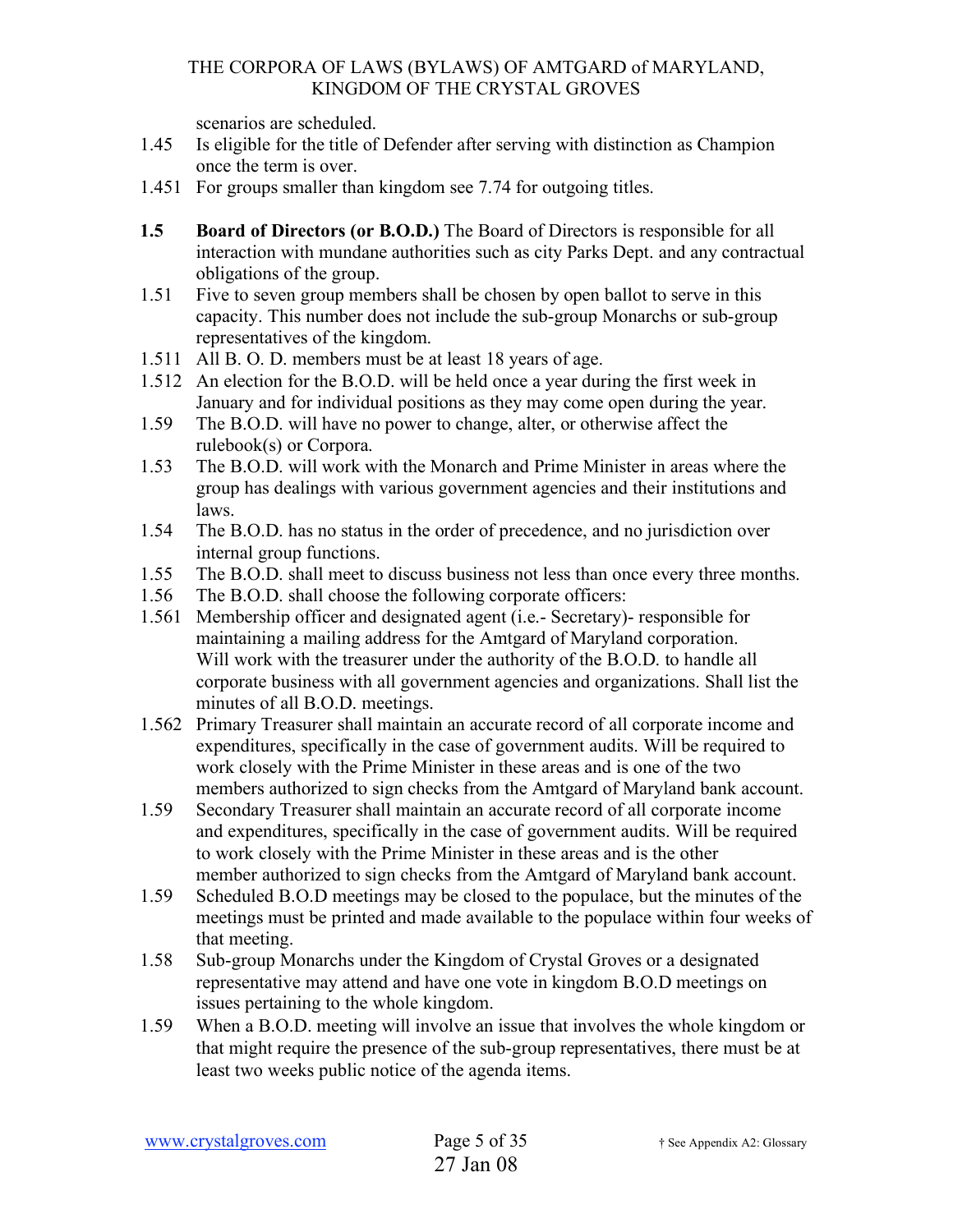## **Appointed Positions**

- **1.6 Scribe** The scribe is responsible for recording the minutes of Althings and other official meetings.
- 1.61 Appointment and dismissal are the Monarch's option.
- 1.62 Shall work with the Prime Minister to ensure that a Kingdom of Crystal Groves newsletter is printed at least once every two months.
- 1.63 Print any fliers, letters, or other news of the Crown and Prime Minister.
- 1.64 Work with the Monarch and Prime Minister to maintain a yearly calendar of events.
- 1.65 Keep the minutes of all Kingdom of Crystal Groves meetings and Althings.
- **1.7 Guild Master of Reeves** The GMR's job is to ensure the rules are understood and evenly applied to all participants in a battle game and to control the activities of the Reeves Guild.
- 1.71 Shall be chosen from the Reeves guild by election at the Crown Qualifications. Members of the guild who may vote are those who passed the Reeves test with a score of 75% or better, and the current guild Master.
- 1.72 Shall work with the Monarch and Prime Minister to ensure that the rules are applied accurately, fairly, and honestly on the battlefield.
- 1.73 Shall work with the Champion in checking armor and weapons for safety and legality.
- 1.74 Must make sure that there are an appropriate number of reeves at any Crystal Groves Proper event, and ensure that the conduct of reeves is competent and fair. If the event is at a sub-group of the Kingdom of Crystal Groves, the kingdom GMR may assist the local GMR in the handling of reeves.
- 1.75 Will be the Crown's advisor on the rules.
- 1.76 Will administer the Reeves test every six months at Crown Qualifications.
- 1.77 May enforce an initial warning, followed by bout forfeit, and then tourney disqualification for particularity troublesome or unsportsmanlike fighters in tournaments and battle games, except in which the GMR is a participant.
- 1.78 Guild Master of Reeves of sub-groups of the Kingdom of Crystal Groves are encouraged to pass the kingdom GMR Reeves test.
- 1.79 May appropriate additional reeves as necessary with the consultation of the Champion and Monarch.
- **1.8 Captain of the Monarch's Guard** Is responsible for both mundane and role play security at kingdom events and for the safety of the monarchy during court role play.
- 1.81 Appointment and dismissal are the Monarch's option.
- 1.82 Shall be in charge of coordination and scheduling of security at all Crystal Groves proper events.
- 1.83 Shall ensure that the Monarch and Consort are properly escorted during all mundane and role play situations.
- 1.84 Will share duties with the Champion in terms of carrying out the policies of the Crown.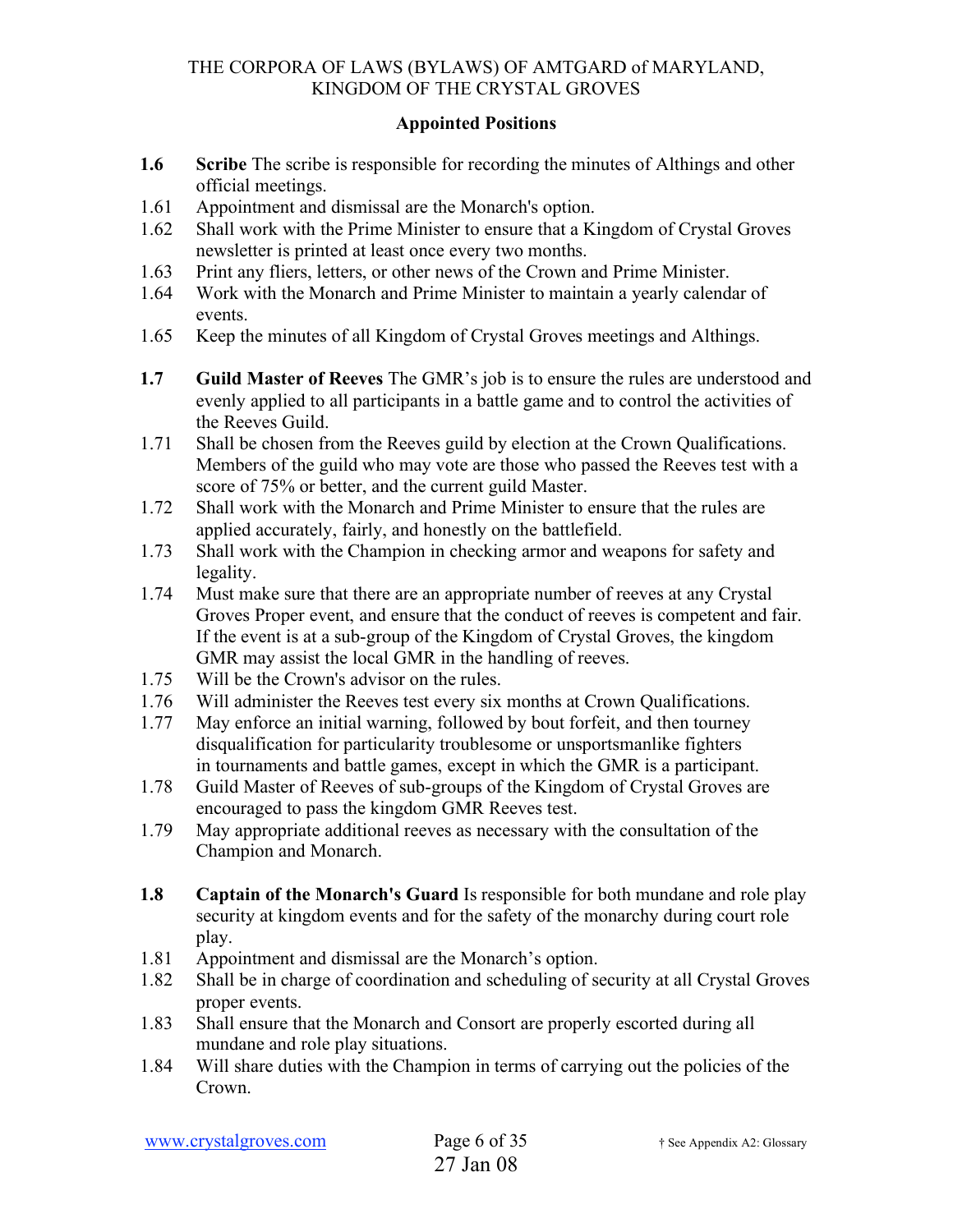- **1.9 Class Guild Masters:** The GM's job is to ensure that all the guild members under them know the requirements for their class, conduct meetings to advance the guild and coordinate the activities of the group as a whole where it interacts with the guild.
- 1.91 Each fighting guild, the Circle of Knights, the Circle of Steel, and the Reeves Guild will each vote for their Guild Master at the Crown Qualifications held every six months.
- 1.911 One must have been a guild member, played the class and receiving a credit in the class in last six months to vote or run for Guild Master.
- 1.92 Class guilds include all fighting guilds (warriors, healers, barbarians, etc.).
- 1.93 Guild Masters have the following responsibilities:
- 1.931 Must keep the members of their guild following the proper rules of their class.
- 1.932 Monitor their classes and present ideas for improvements and possible solutions for problem areas to the Monarch and the Althing.
- 1.933 Help new people to learn and play by the rules.
- 1.934 Encourage garb, equipment, and personas applicable to their class.
- 1.94 Guild Masters may be removed from office by a 2/3 vote of all guild members and approval of the Monarch and Prime Minister.
- 1.95 Shall administer class level tests to guild members as required in the current rules of play.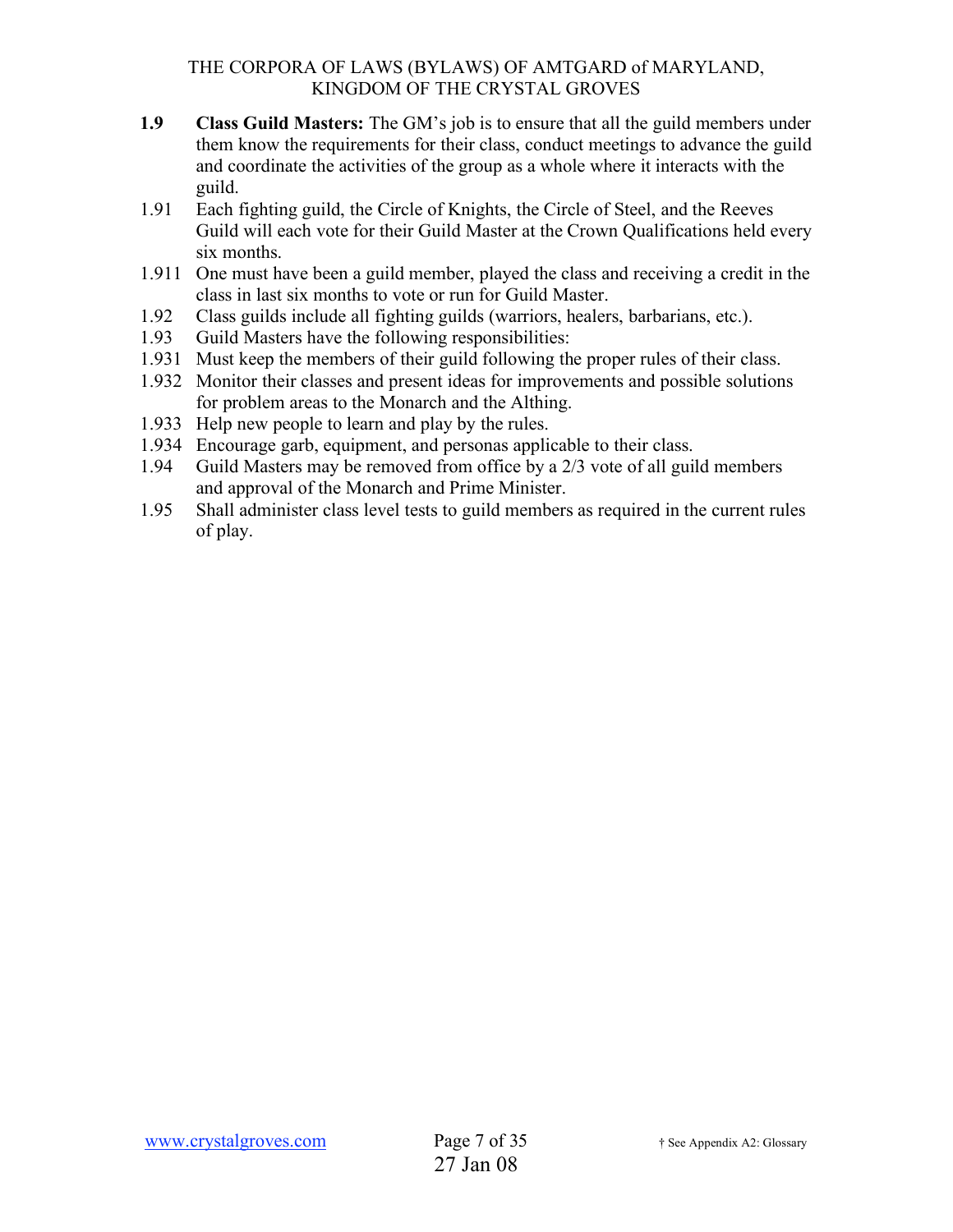### Corpora of By-Laws: Section 2 -- Other Positions

## **2.1 Colleges of Arts and Sciences**

- 2.11 The non-fighting guilds shall have a Guild Master chosen every six months at the Crown feast. The Monarch shall choose the Science Guild Masters, and the Consort shall choose the Arts Guild Masters.
- 2.12 Although the guilds will vary, the following are examples:
- 2.121 Arts- Art, Garber, Literature, Minstrel, Theatre, Drama.
- 2.122 Sciences- Heraldry, Sage, Engineer, Gladiator, Smith, Vintner.
- 2.13 Guild Masters are responsible for encouraging the interest, growth, and application of their particular discipline in the group.
- 2.14 Certain Arts and Sciences Guild Masters have additional duties:
- 2.141 Guild Master of Garbers- inform the Monarch and Prime Minister when a Garber credit should be awarded for one of the following reasons: making nice garb for others, armor construction, flag construction, making superior garb for oneself (note that Garber credits may be awarded in addition to orders of the Dragon).
- 2.142 Guild Master of Heraldry- collects and maintains the personal symbols and persona histories of all group members.
- 2.143 Guild Master of Smiths-
- 2.1431 Inform the Monarch and Prime Minister when a smith credit should be awarded for one of the following reasons: sponsoring a major Amtgard event, publication, or workshop, or any other comparable service to Amtgard.
- 2.1432 Aid the Monarch, and especially the Champion and Guild Master of Reeves, to insure that equipment utilized on the battlefield is safe.
- 2.1433 Inform the Monarch when a person qualifies for advancement in Orders of the Warrior due to tournaments wins or combat under the current awards standards.
- **2.2 Reeves Guild:** A group of members who insure that the participants of a battle game follow the rules of play**.**
- 2.21 Guild membership in the Reeves Guild requires a passing score of 75% on a reeves test in the last 6 months and having reeved one battle game in the last 6 months.
- 2.22 Under the jurisdiction of the Monarch and the Guild Master of Reeves, the Reeves have the following powers over the battle games:
- 2.221 May add newcomers and adjust the teams to balance a game.
- 2.222 May call whether a hit on a person is valid or not.
- 2.223 May take unsafe people or equipment off the battlefield.
- 2.224 May take time off a person's death if he died especially well.
- 2.225 May declare a person dead if he persistently is causing problems.
- 2.226 May declare the end to a game if play is stagnating.
- 2.23 Reeves are responsible for the following:
- 2.231 Must ensure that the games are safe to participants and bystanders.
- 2.232 Shall retrieve expended and discarded equipment.
- 2.233 Shall help the participants in their understanding of the games.
- 2.234 Shall ensure that the quality of play is honest and in keeping with the spirit of the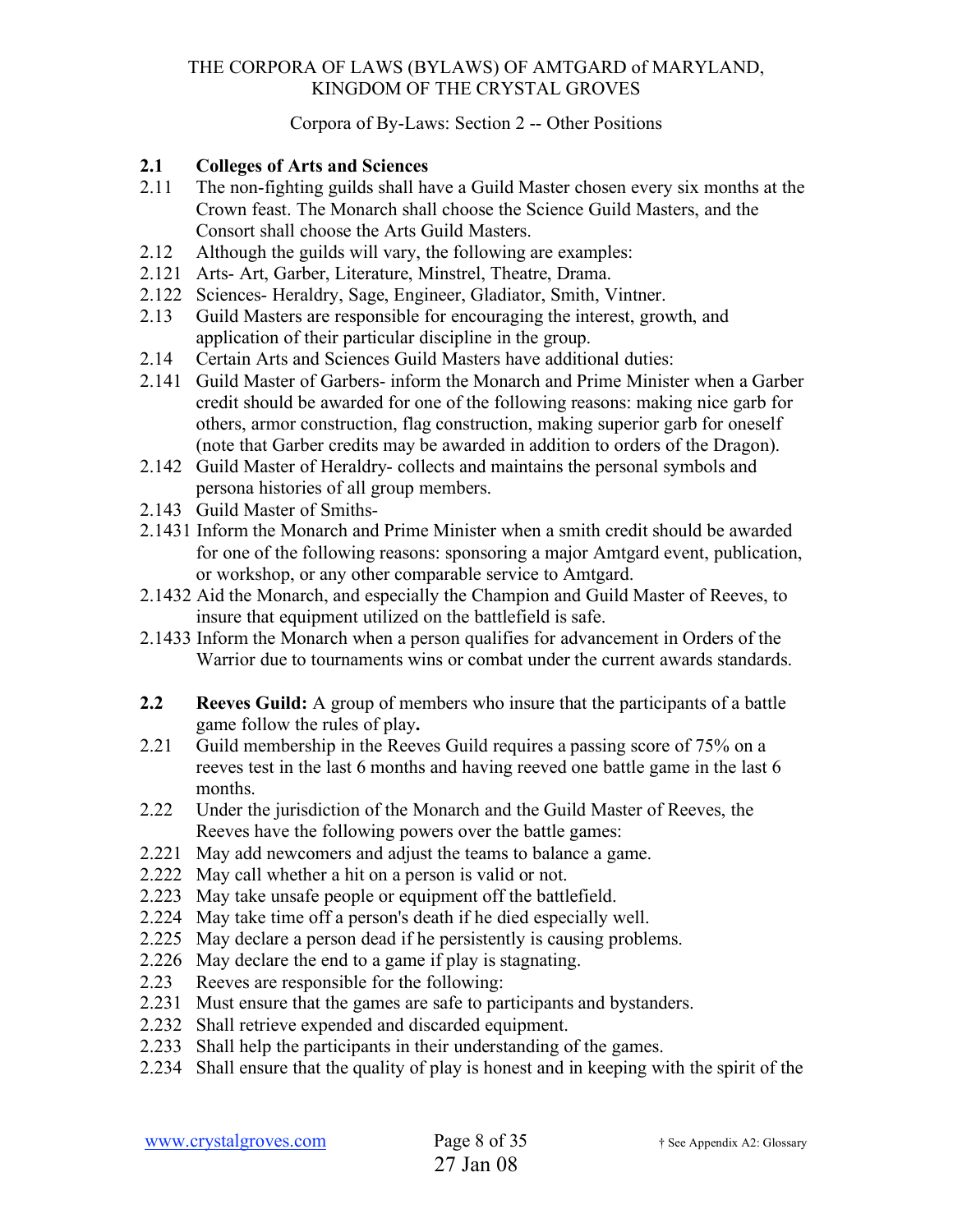rules and corpora.

- 2.235 Shall work with the GMR and Champion to ensure that the current Rules of Play are obeyed by all battle game participants.
- **2.3 Monarch's and Consort's Guard:** Responsible for aiding the Captain of the Monarch's Guard with both mundane and role play security at kingdom events and for the safety of the monarchy.
- 2.31 No more than ten people shall fill these slots. They will be chosen by the Monarch and the Consort.
- 2.32 Shall escort the Crown and aid the Captain of the Guard in his/her duties.

# **2.4 Circle of Knights:**

- 2.41 The Guild Master of the Circle of Knights will be elected from the knights of the kingdom and sub-groups.
- 2.42 Guild Masters for the four classes of knights may be elected at the discretion of the Circle of Knights.
- 2.43 The Guild Master of Knights shall conduct votes of the knights of the kingdom to determine whether candidates for knighthood have the support of the Circle of Knights.
- **2.5 Circle of Steel:** develops and plans company battles and other activities involving the fighting companies of the kingdom.
- 2.51 The Guild Master for the Circle of Steel will be elected from the captains of the kingdom's fighting companies.
- 2.52 Shall be composed of the captains of all companies with three or more participating members.
- 2.53 Shall organize and orchestrate company-related activities within the group.

# **2.6 Consort's Defender**

- 2.61 Shall be chosen by the Monarch's Consort.
- 2.62 Will escort and serve the Consort in much the same way the Champion augments the Monarch.

# **2.7 Court Bard**

- 2.71 Appointment and dismissal are the Monarch's option.
- 2.72 Responsible for organization and performance of the arts at official Kingdom of Crystal Groves functions.

# **2.8 Court Jester**

- 2.81 Appointment and dismissal are the Monarch's option.
- 2.82 Responsible for humor and levity at official Kingdom of Crystal functions.
- 2.83 May double as the herald for all announcements of the Crown.

# **2.9 Archivist**

2.91 Must be at least 18 years of age and have access to a computer and email, phone, and shall have space to store copies of kingdom Records.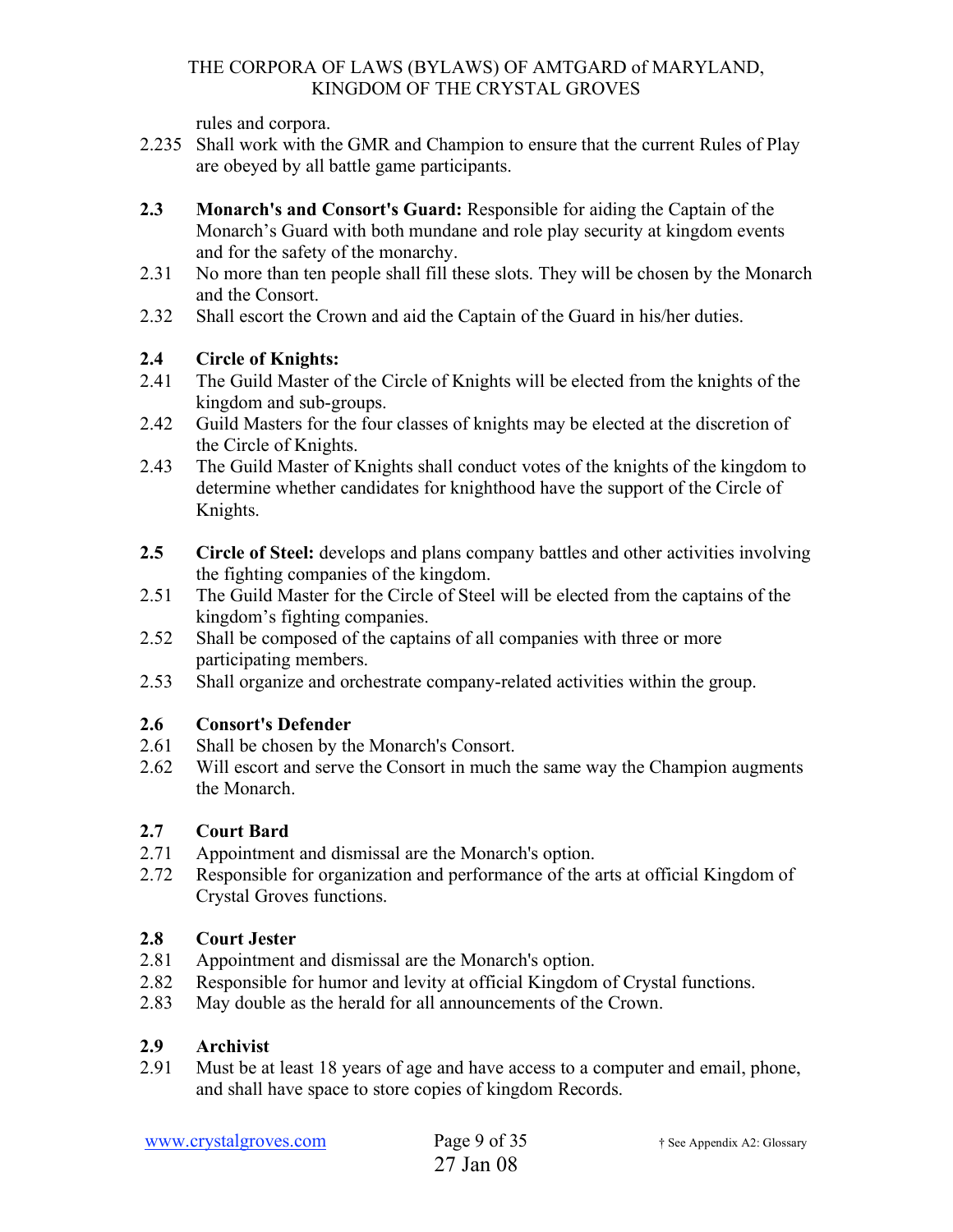- 2.92 Once appointed by the Monarch, Prime Minister and Royal Consort, the Archivist shall serve until the archivist resigns, miss more than 12 weeks in a six month period, or is removed from office.
- 2.93 Shall have no authority in the government at any time, and shall not be entitled to spend any kingdom funds without monarchy approval.
- 2.94 Shall keep the history of the Kingdom in general. This history is to consist of copies of any and all newsletters published by the Kingdom, financial reports, calendars of events held, pictures taken at events, any writings of the populace, and anything else submitted relating to the Kingdom and its history or activities.
- 2.95 Shall be responsible for maintaining a complete set of backup records for every member of the Kingdom. This is to include setting up and maintaining a notebook which contains a waiver and listing of persona name(s), credits, awards, and contact information for each member.
- 2.96 Shall also be responsible for maintaining a current copy of the Amtgard Rulebook, the Dor Un Avatar (monster manual), and the Corpora of the Kingdom and any similar governing documents.
- 2.97 Shall be responsible for maintaining records of all tourneys held at the Kingdom Level both fighting and Arts & Sciences. Tourney information should include a complete listing of contestants, events entered, description of entries (A&S only), scores, and a statement of how the standings were determined.
- 2.98 Every member of the Kingdom shall have access to inspect any and all of the items in the Archives for any reasonable purpose by making an appointment with the Archivist. The Archivist shall make copies of any documents upon request, at the member's expense.
- 2.99 All members of the populace are encouraged to send originals or copies of original items of historical interest to the Archivist for permanent retention in the Kingdom Archives.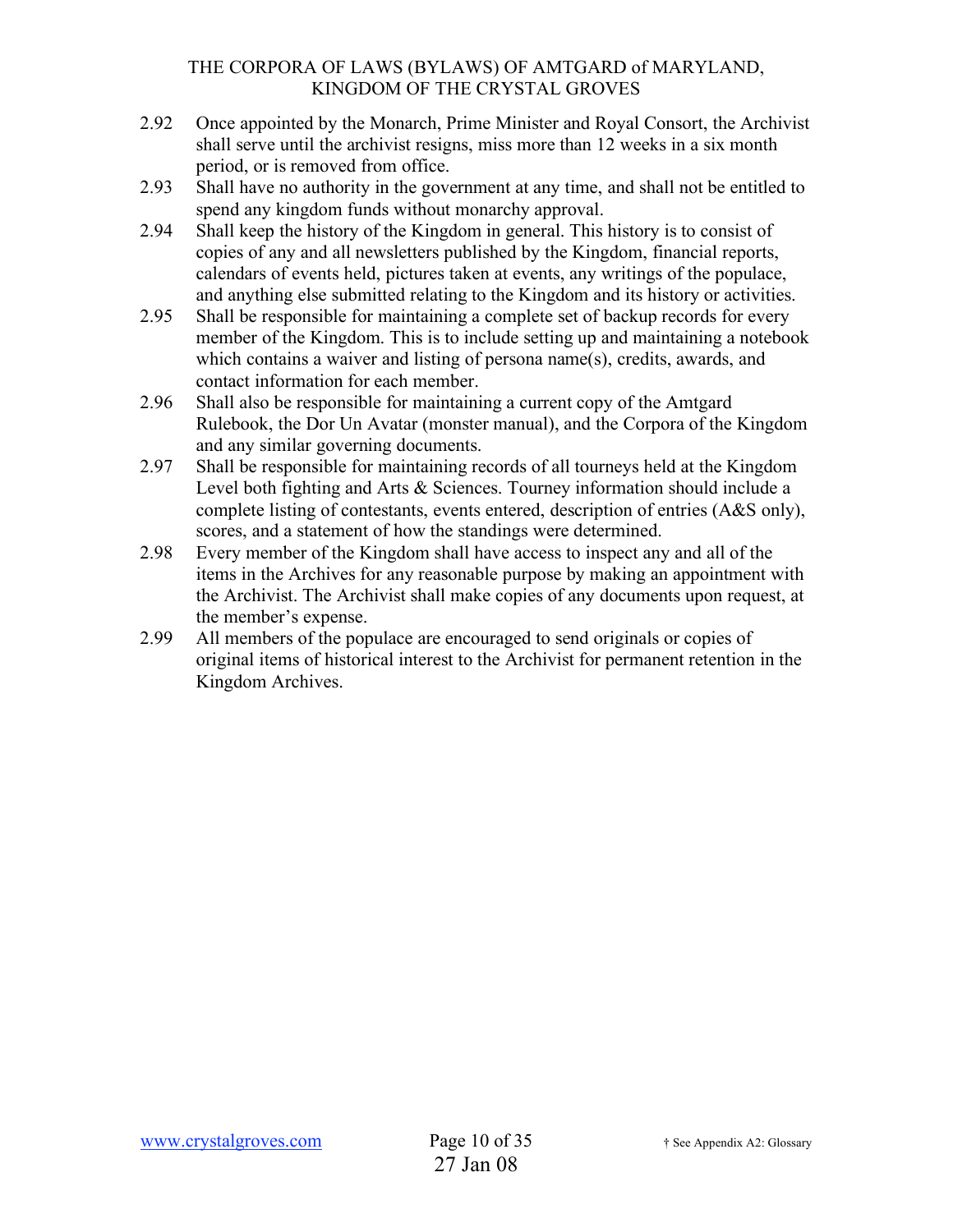## **Corpora of By-Laws: Section 3 -- Amtgard Government**

## **3.1 Membership**

- **3.11 General membership** for members of the kingdom of Crystal Groves and its accepted sub-groups.
- 3.111 General membership is described in the current Rules of Play as:
	- 1) Obtaining a copy of this rulebook and reading it.
		- 2) Developing a persona and a persona history.
		- 3) Making a costume for yourself that is fitting to your persona.

4) Filling out a membership form and waiver and turning them in to the Prime Minister. Minors must have their waivers signed by their parents or legal guardians. Minors under the age of 14 may not participate in combat without special permission from the Monarch.

- 3.112 General membership voting eligibility comprises of the above and requires the member must have been a member of the group they are voting in for the six months prior to the vote as shown by a signed waiver and a sign in of at least once per month for the previous 6 months.
- 3.113 Vote eligible general members with the Crystal Groves proper or an accepted subgroup of the kingdom have a voice and a vote in Althing discussions within their local groups.
- 3.114 Vote eligible general members of sub-groups of the kingdom of Crystal Groves have a similar voice and vote in items at Kingdom Althing that effect the kingdom but not on items that effect just Crystal Groves proper or other sub-groups.

## **3.12 Full Membership**

- 3.121 Full Membership voting eligibility is comprised of four parts: General Membership, Dues paid, group residency, and age requirement.
- 3.122 Dues Paid to vote requires the member to be dues paid as of:
- 3.1221 The Declarations day of Crown Quals or Prime Minister elections.
- 3.1222 The date of an Althing vote.
- 3.123 Group Residency requires the member must have been a member of the group they are voting in for the six months prior to the vote as shown by a signed waiver and a sign in of at least once per month for the previous 6 months.
- 3.124 The member must be at least 14 years old to vote.
- 3.125 Exceptions may be made at the following events by:
- 3.1251 Crown Qualifications exceptions are made by the Crown Sponsor and the Prime Minister.
- 3.1252 Prime Minister elections exceptions are made by the Monarch and Guild Master of Reeves.
- 3.1253 Althing eligibility exceptions are made by the Monarch and the Prime Minister
- 3.126 Any exceptions made must be publicly announced before the election and may be overturned by an Althing.

## **3.13 Full Members of Crystal Groves Proper**

3.131 Full members have all the advantages of general members plus the following items: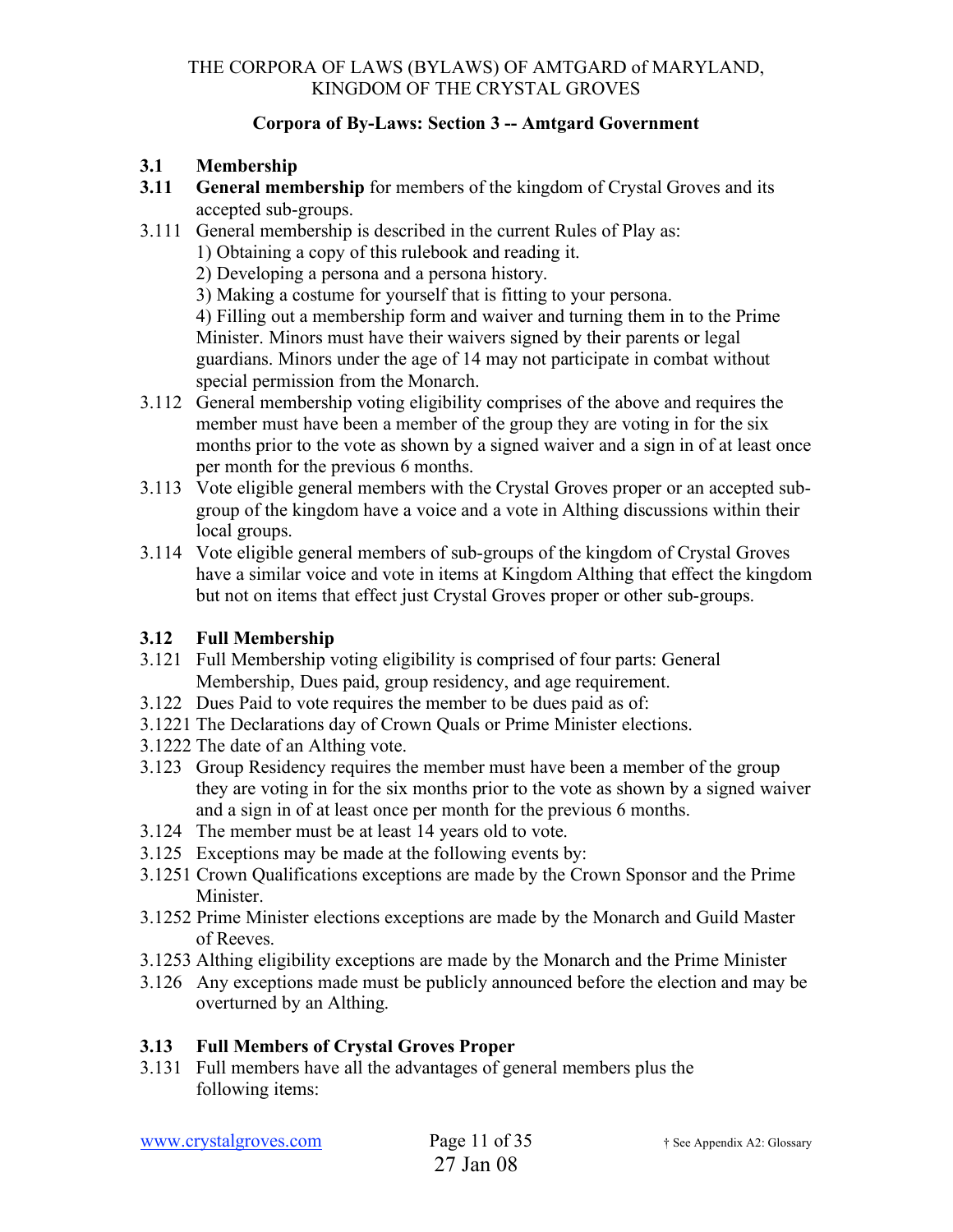- a. Run for kingdom monarchy positions.
- b. Vote for kingdom level monarchy positions.
- c. Run for kingdom Board of Directors positions.
- d. Vote for kingdom level Board of Directors.
- e. Vote for the removal of the above.
- f. Receive a copy of the rules, the Corpora, and the group newsletter. However, note that the group is not obligated to provide materials to a member if the cost to reproduce those materials exceeds the sum of the dues that particular person paid.

### **3.14 Full Members of sub-groups of the Kingdom of Crystal Groves**

- 3.141 Full members have all the advantages of general members plus the following items:
	- a. Run for local sub-group monarchy positions.
	- b. Vote for local sub-group monarchy positions.
	- c. Run for local Board of Directors positions.
	- d. Vote for local Board of Director positions.
	- e. Vote for kingdom level monarchy positions.
	- f. Vote for kingdom level Board of Directors.
	- g. Vote for the removal of the above.
	- h. Receive a copy of the rules, the Corpora, and the group newsletter. However, note that the group is not obligated to provide materials to a member if the cost to reproduce those materials exceeds the sum of the dues that particular person paid.
- 3.142 Sub-groups may set their own standards for local elections, however all Kingdom level votes shall always follow the requirements and standards of the Kingdom corpora superseding local standards.

### **3.15 Guild Membership**

3.151 Guild membership in the standard class guilds is defined as playing the class and receiving a credit in the class once in the last six months.

### **3.2 Althings**

- 3.21 An Althing shall be scheduled once each month. Whether it is actually held is subject to group interest and involvement. (i.e.- if no one has business to bring before the group, then there will be no Althing for that month).
- 3.22 Anyone may attend and general members have a vote in all Althing discussions.
- 3.23 The Althing may do the following things:
- 3.231 Discuss and enact rule clarifications.
- 3.232 Discuss and vote on major expenditures of the group treasury.
- 3.233 Discuss the future of the Kingdom and its priorities.
- 3.234 Discuss future rules changes to go before the Circle of Monarchs.
- 3.235 Vote on revising and updating the Corpora.
- 3.24 Althing rules of order may be set down by the Crown. The Champion is responsible for enforcement.
- 3.25 Sub-group Monarchs of the Kingdom of Crystal Groves or their designated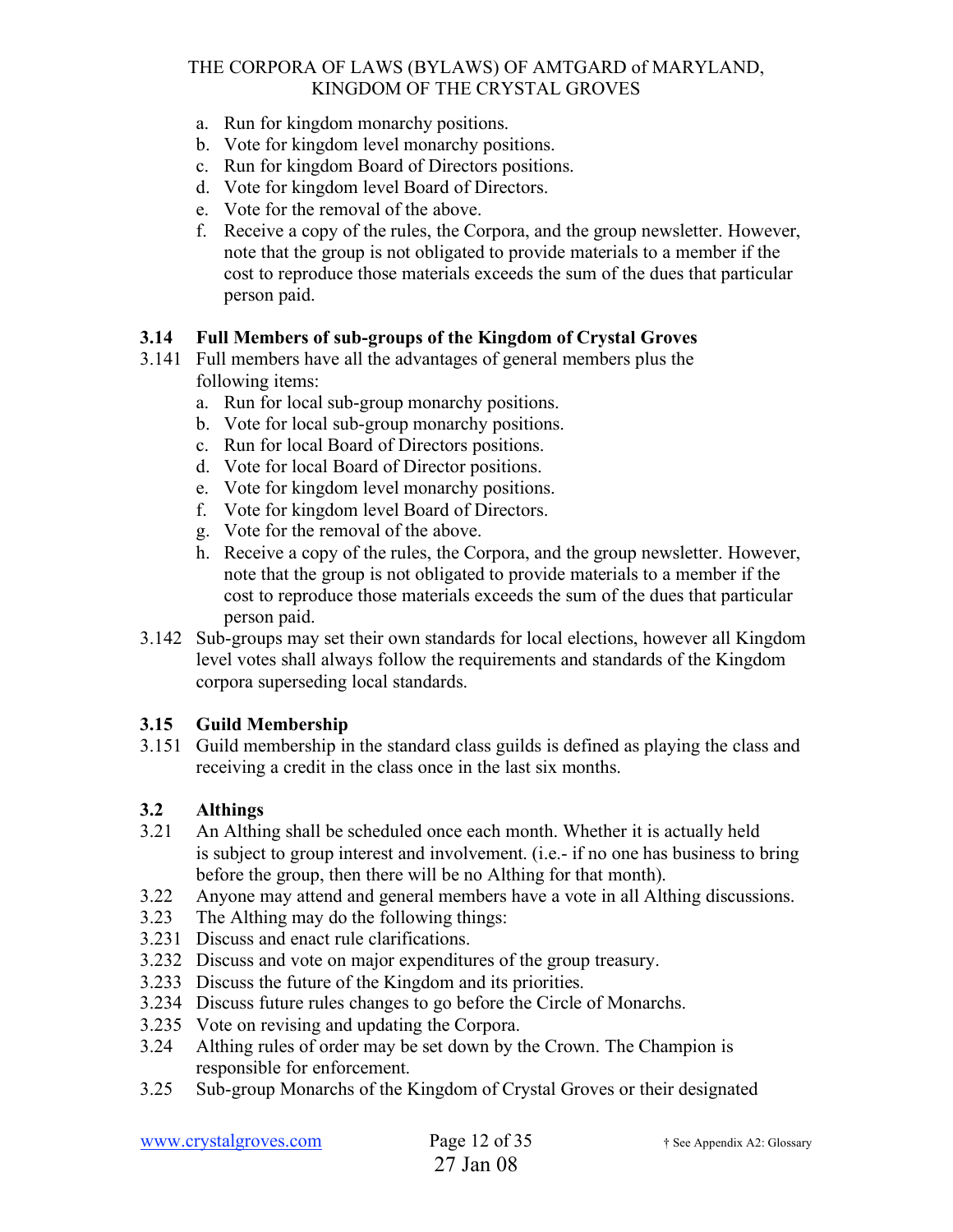representative may add agenda items to the kingdom Althing meetings.

- 3.26 If a formal vote is required for a local or kingdom wide Althing, the Prime Minister shall conduct the voting and create ballots as needed.
- 3.27 When an Althing will involve an issue that involves the whole kingdom or subgroups of the kingdom, there must be at least two weeks public notice of the agenda items.

## **3.3 Elections and Voting**

- 3.31 Elections are defined as the creation, control and counting of ballots for a voted officer position by group members or an Althing decision.
- 3.311 Balloting may be on paper or by simple voice/hand raised vote.
- 3.32 Shall be held by the Prime Minister.
- 3.321 Exception- the Prime Minister election will be held by the Guild Master of Reeves.
- 3.33 The wining of any election or vote requires a simple plurality vote (more votes than the next highest vote getter) of eligible members present.
- 3.34 The Monarch shall break any tie votes in an election or vote, if the tied election is for the position of Monarch, the Prime Minister shall break the tie.
- 3.35 A person may only be an active member of one group in any six month period. This allows voting in local and kingdom elections but not in elections of other sub-groups/kingdoms.
- 3.36 Dues paid members of sub-groups under the kingdom of Crystal Groves have one vote each in kingdom monarchy position elections.
- 3.37 Ballots may be taken in several manners:
- 3.371 Actually being at your home park to cast your ballot
- 3.372 If it is a kingdom wide ballot, your ballot can be cast at kingdom proper, if you do not turn in a ballot at your home park.
- 3.373 If you cannot be physically present to vote you may turn in absentee ballot to your Prime Minister or Chancellor via email or phone prior to the close of elections, as determined by the Prime Minister.

# 3.4 **Removing Group Officers**

- 3.41 Removal of Monarchy and group officials.
- 3.411 Removal of monarchy and officials from office can be initiated for the following reasons:

a. Missing more than 4 weeks in a row.

b. Missing more than 6 weeks total. (This means a total absence from any Amtgard activity, visiting other Amtgard groups/events is still a valid attendance). c. Misconduct or unlawful actions while in office. (Note this is mundane misconduct or unlawful action, not RP misconduct or unlawful action).

- 3.412 Removal of non-monarchy officials is by the same group that places them in office and may also be initiated by the Monarch.
- 3.42 Removal procedures:
- 3.421 Can be initiated by a petition signed by at least 20% of the voting members of the group.
- 3.422 Requires a 2/3 vote of all that group's members for removal. E.g. the Royal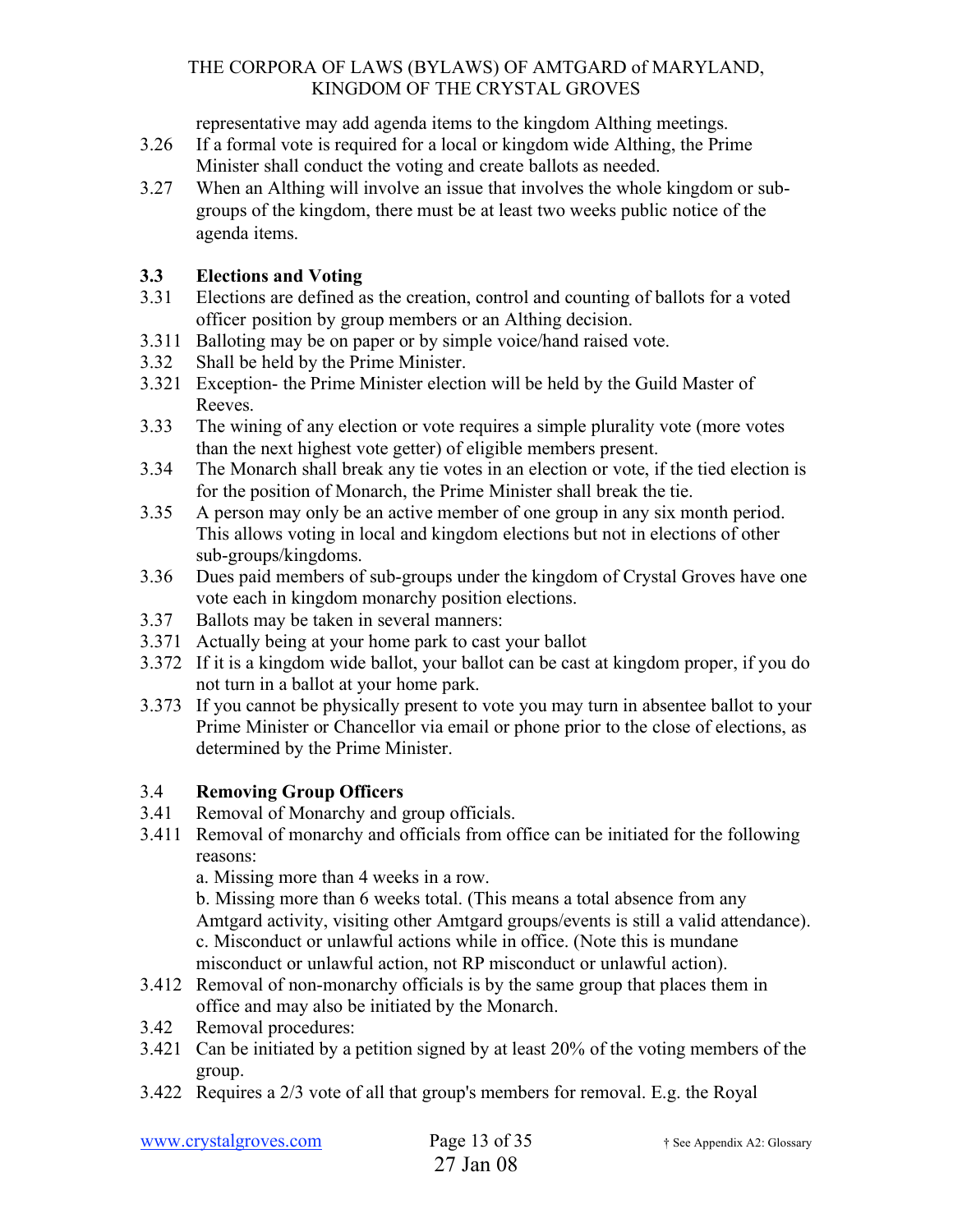Consort is voted by the populace but the GMR is voted by the reeves guild.

3.423 May be vetoed by joint agreement of the Monarch and Prime Minister if neither are the subject of the removal.

## **3.5 Local Rules Clarifications**

- 3.51 Any temporary clarification agreed upon by the Monarch and Prime Minister is binding until the next Althing (a duration of one to seven weeks), when the populace will vote on a final clarification.
- 3.52 Temporary rulings may be published in the newsletter.
- 3.53 Final rulings will be added to an addenda sheet for local group use only.
- 3.54 Only the Althing, or the Monarch and Prime Minister, can implement a local rules clarification.
- 3.55 Rule changes may only be implemented by the Circle of Monarchs and as outlined in the current Amtgard Rules of Play.

## **3.6 Dues and Policies of the Treasury**

- 3.61 Dues are \$6 for six months. Though not required of Amtgard members, certain rights, responsibilities, and opportunities may only be applicable to active dues paying members. People should read this corpora very carefully to ascertain the advantages of dues paid membership.
- 3.62 The minimum dues payable is \$6.00, however a greater amount may be paid for a longer period, on a dollar per month basis.
- 3.63 Receipts will be given if requested.
- 3.64 The Prime Minister shall serve in the capacity of group treasurer.
- 3.65 The Monarch or Prime Minister may each spend 10% or \$100.00 of the treasury, whichever is less, every month in order to run the group. The Althing must vote on any larger expenditures of the treasury. All expenditures must be verified with the treasury/Prime Minister with receipts of purchase and/or returning of unused funds.
- 3.66 General Members are non-dues paying members. They have access to all weekly practices and special event activities in Kingdom of Crystal Groves and its subgroups. Some events require an access fee to cover rent of the location or other expenses, this fee does not confer Dues Paid status nor is it prohibited under the "No Pay For Play" idea of Amtgard.

## **3.7 Attendance and Class Credit**

- 3.71 Attendance is defined as signing-in at a recognized Amtgard groups: weekly practice, fighter practice or special event.
- 3.711 It is the responsibility of the member to inform their home groups Chancellor or Prime Minister of attendance at a different group. Then the Chancellor or Prime Minister will communicate with that groups officers to obtain confirmation of the sign in and class played for credit.
- 3.712 When the kingdom or a sub-group holds a special event it is the responsibility of that groups officers to publish the sign-ins so the other groups members may get credit.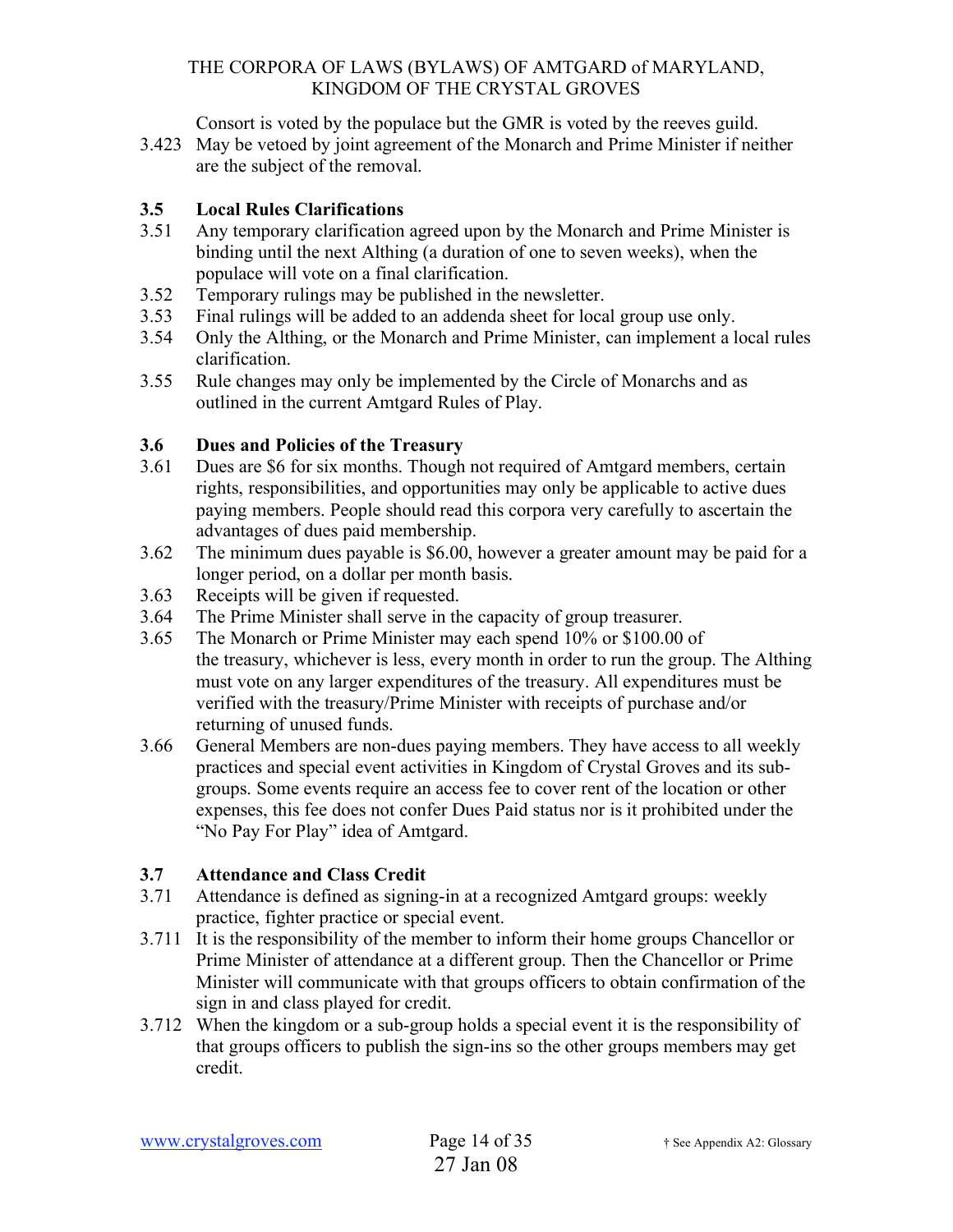- 3.72 Class credit can be obtained by attending and participating in the event while in appropriate garb as defined in the Rules of Play.
- 3.73 The maximum number of credit granted per month follows the following rules.
- 3.731 The base number of credits per month is the number of weekends in the calendar month. This may by 4 or 5 depending on the month and if the park meets on Saturday or Sunday.
- 3.732 An additional 2 credits per month may be earned by attending other parks and gaining a travel credit when traveling to other park's weekly practice or special events.
- 3.733 Additional credits may be earned for attending special (multi-day) events with one credit being earned for each day of the event plus a travel credit.
- 3.734 Whether additional credit is earned by travel or special events, eight is the maximum number of credits per month earnable without special permission of the monarch.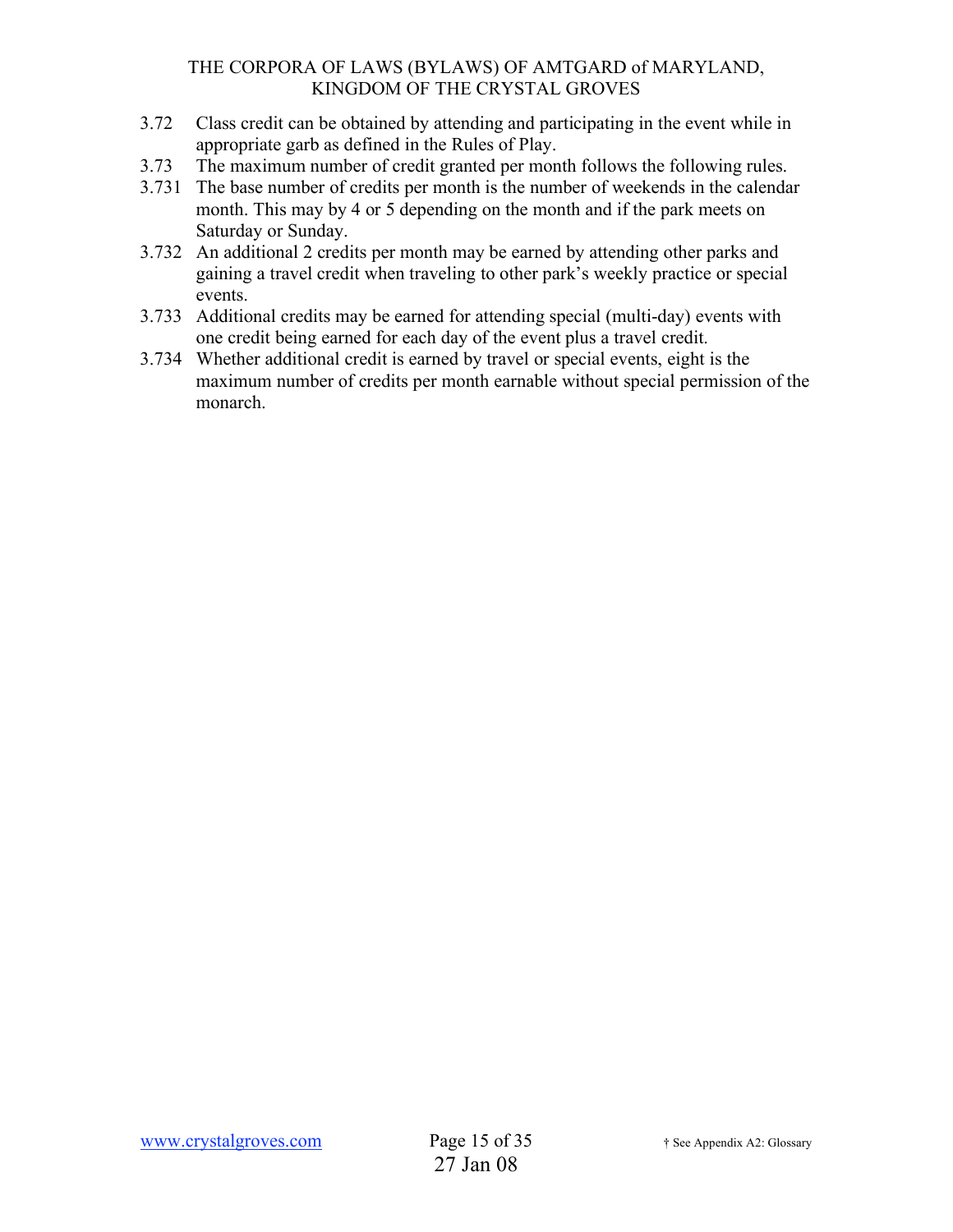## **Corpora of By-Laws: Section 4 -- Honors and Awards**

## **4.0 Knighthood:**

- 4.1 The Monarch of the Kingdom of Crystal Groves may knight any member of the Kingdom of Crystal Groves into any of the four orders.
- 4.11 For knighthoods that are on the ladder system see the current Rules of Play. Knighthoods must comply with the current Rules of Play. The four orders of knighthood are;
- 4.111 Knight of the Crown: A player may become eligible for Knight of the Crown after serving with excellence, and completing, four terms in any of the following offices, in any combination, at kingdom level: Monarch, Regent, Prime Minister, or Champion. A player may become eligible for Knight of the Crown after serving with excellence, and completing, six terms in any of the following offices, in any combination, at duchy level or higher: Monarch, Regent, Prime Minister, or Champion.

Note: The position of Kingdom Monarch counts as two offices. The position of Champion can only be counted once toward these qualifications.

- 4.112 Knight of the Flame: A player may be eligible for Knight of the Flame after obtaining Masterhood in Rose, Smith, or Lion.
- 4.113 Knight of the Serpent: A player may be eligible for Knight of the Serpent after obtaining Masterhood in Owl, Dragon, or Garber.
- 4.114 Knight of the Sword: A player may be eligible for Knight of the Sword after obtaining Masterhood of the Order of the Warrior, known as a Warlord.
- 4.12 All candidates for Knighthood should achieve the criteria listed in the current Rules of Play prior to consideration for knighthood.

# **4.2 Masterhood in Orders:**

- 4.21 Ladder Masterhoods: For Masterhoods that are on the Ladder Masterhoods leading to knighthood, see the current Rules of Play. Awarding of these Masterhoods must comply with the current Rules of Play. All Masterhoods in this section are awarded by the Kingdom Monarch. The Ladder Masterhoods are:
- 4.211 Master Dragon: A player may be eligible for receipt of the title of Master Dragon upon earning their tenth Order of the Dragon.
- 4.212 Master Garber: A player may be eligible for receipt of the title of Master Garber upon earning their tenth Order of the Garber.
- 4.213 Master Lion: A player may be eligible for receipt of the title of Master Lion upon earning their tenth Order of the Lion.
- 4.214 Master Owl: A player may be eligible for receipt of the title of Master Owl upon earning their tenth Order of the Owl.
- 4.215 Master Rose: A player may be eligible for receipt of the title of Master Rose upon earning their tenth Order of the Rose.
- 4.226 Master Smith: A player may be eligible for receipt of the title of Master Smith upon earning their tenth Order of the Smith.
- 4.227 Master Order of the Warrior (Warlord).
- 4.22 Non-Ladder Masterhoods: Awarded by the Monarch for achieving the criteria set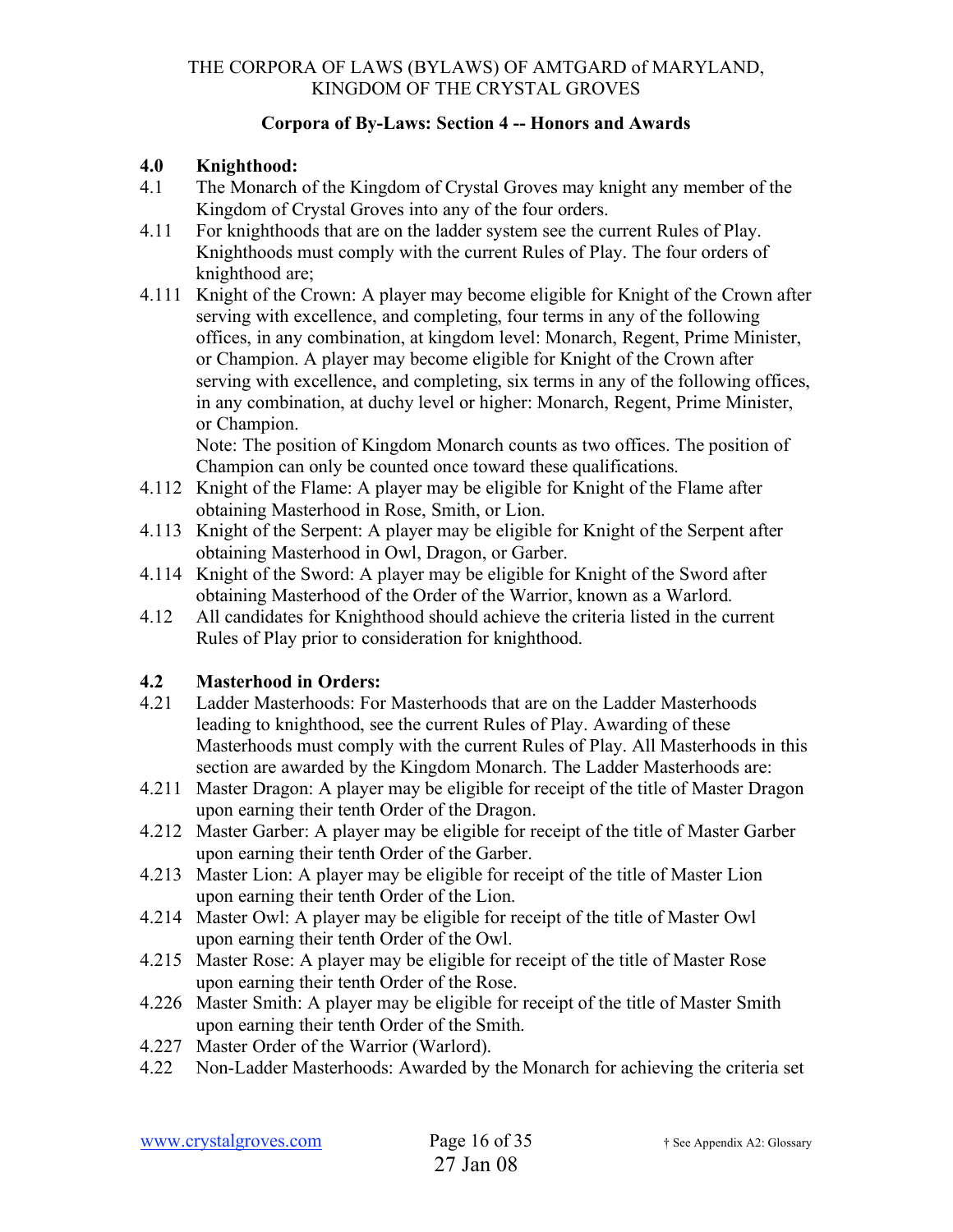forth outside of the Ladder awards system as laid out in the Rules of Play.

- 4.221 Denotes excellence in contributions to the group in the area listed (see explanations of the orders themselves).
- 4.222 Specific types of Masterhood:
- 4.223 Master Hydra: A player may be eligible for receipt of the title of Master Hydra upon earning their tenth Order of the Hydra.

## **4.3 Masterhoods in the Fighting Guilds**

- 4.31 Class Masterhood is awarded to someone exemplifying the class, thorough knowledge of the class rules and concept, good role-play, and possession of quality garb and equipment for the class.
- 4.32 Awarded by the Monarch with the consent of the Prime Minister and Guildmaster of the involved class.
- 4.33 Masters are entitled to wear on their garb a slash or stripe of that Guild's color as denoted in the accompanying table.

Belt favor colors for the Fighting Classes:

| <b>Fighting Class</b> | <b>Belt Favor Colors</b> |
|-----------------------|--------------------------|
| Anti-Paladin          | Purple/Black             |
| Archers               | White                    |
| Assassins             | <b>Black</b>             |
| <b>Barbarians</b>     | Orange                   |
| <b>Bards</b>          | Blue                     |
| Druids                | <b>Brown</b>             |
| Healers               | Red                      |
| Monks                 | Gray                     |
| Monsters              |                          |
| Paladins              | Purple/White             |
| Scouts                | Green                    |
| Warrior               | Silver                   |
| Wizard                | Yellow                   |
|                       |                          |

## **4.4 Orders:**

- 4.41 Ladder Orders/Awards: For Orders/Awards that are on the ladder awards leading to knighthood, see the current Rules of Play. Awarding of these Orders/Awards must comply with the current Rules of Play.
- 4.411 All orders can be awarded by the Monarch. The Regent may also award the following Orders: Dragon, Lion, Owl, and Rose.
- 4.42 The Ladder Orders/Awards are:
- 4.421 Dragon: Awarded for demonstrating ability in the arts of Amtgard. Performance, painting, sculpting, photography, cooking, banners, artistically focused garb, writing, acting, role-playing, etc. A first level Order of the Dragon might be awarded for doing a good reading of a non-original poetry piece. A tenth level Order of the Dragon might be awarded for writing and directing an excellent play for entertainment at a large event.
- 4.422 Garber: Awarded for the creation of garb: Tunics, tabards, pants, cloaks, gloves, sashes, pouches, handbags, etc. A first level Order of the Garber might be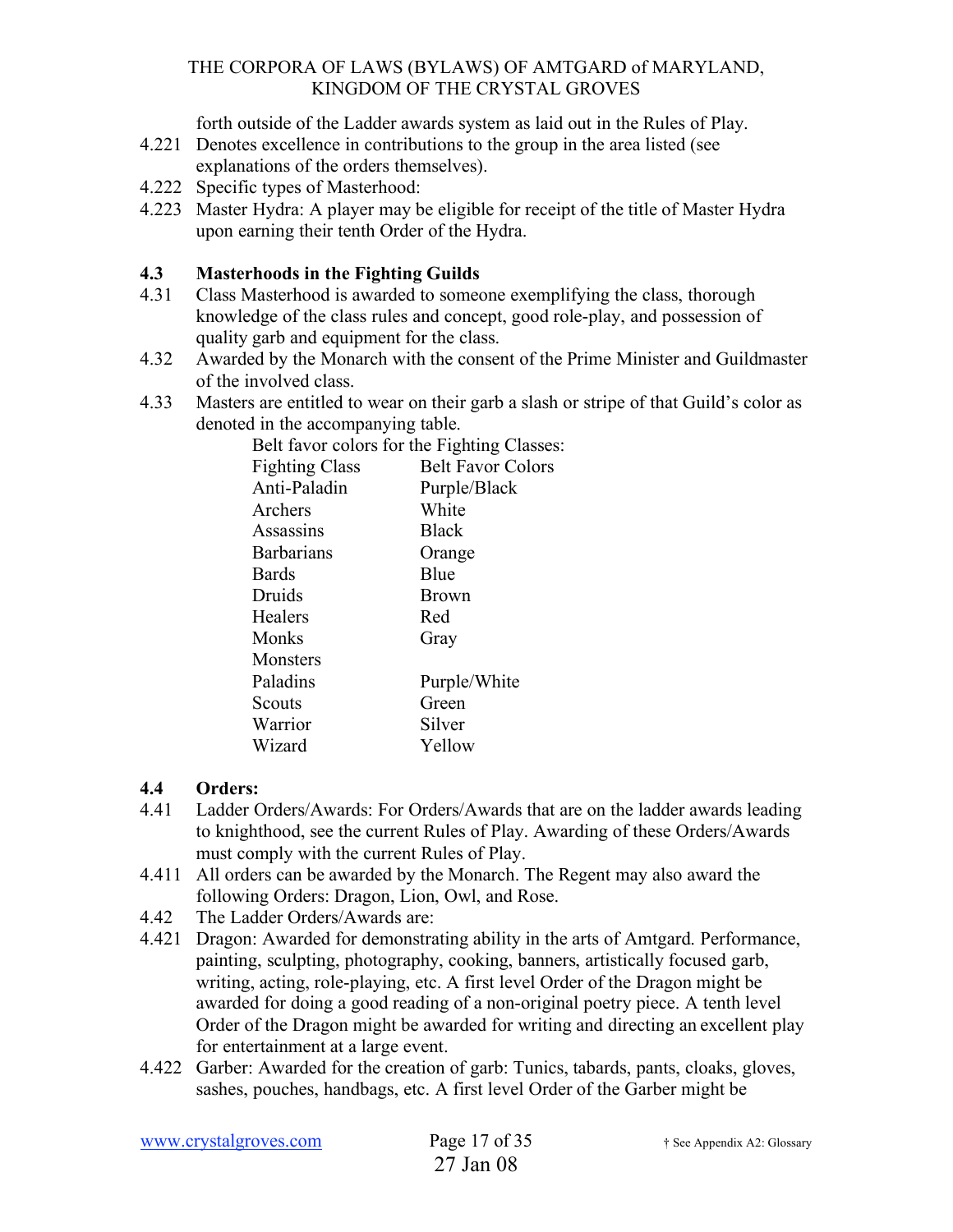awarded for creating a simple, well-constructed pouch. A tenth level Order of the Garber might be awarded for making themed, elaborate and intricate court garb for a group of people.

- 4.423 Lion: Awarded for going above and beyond the call of duty in the execution of an office, or for leadership outside of office while performing a service to Amtgard. A first level Order of the Lion might be awarded for organizing Fighter practices on off-Amtgard days. A tenth Order of the Lion might be awarded for running a series of demonstrations that increase attendance and ingratiates the club with the local community.
- 4.424 Owl: Awarded for demonstrating ability in the construction sciences of Amtgard. Weapon construction, armor construction, furniture, shoes, belts, etc. A first level Order of the Owl could be awarded for constructing your first legal and functional sword. A tenth level Order of the Owl might be creating a full suit of decorated and articulated armor, or introducing critical new technologies and construction advancements that affect the group as a whole.
- 4.425 Rose: Awarded for service to the club not necessarily related to an elected office. A first level Order of the Rose indicates a very minor service to the club such as picking up trash, while a tenth level Order of the Rose could be comparable to providing consistent, long-term service to the club.
- 4.426 Smith: Awarded for organizing and running battle games, quests, workshops, demonstrations, and the like while not in office, or for running such events above and beyond the requirements of one's office. A first level Order of the Smith might be awarded for running a good battlegame at park level. A tenth level Order of the Smith might be awarded for running a series of fun, immersive, and wellscripted battlegames or quests providing direction for an entire reign.
- 4.427 Warrior: Awarded for fighting prowess. Orders of the Warrior follow a regimented pattern for distribution.
	- 1. A 1st Order is granted for winning three consecutive matches in any tournament or for battlefield prowess and is represented by a Snake on a green favor.
	- 2. A 2nd Order is granted for winning five consecutive matches in any tournament or for battlefield prowess and is represented by a Boar on a blue favor.
	- 3. A 3rd Order is granted for winning seven consecutive matches in any tournament or for battlefield prowess and is represented by a Mongoose on a red favor.
	- 4. A 4th level is granted for winning nine consecutive matches in any tournament or for battlefield prowess and is represented by a Bear on a brown favor.
	- 5. A 5th level is granted for winning eleven consecutive matches in any tournament, or for taking at least 3rd overall in a kingdom-level tournament and is represented by a Hawk on a rust-colored favor.
	- 6. A 6th level is granted for winning thirteen consecutive matches in any tournament, or for placing at least 2nd overall in a kingdom-level tournament and is represented by a Wolf on a gray favor.
	- 7. A 7th level is granted for winning fifteen consecutive matches in any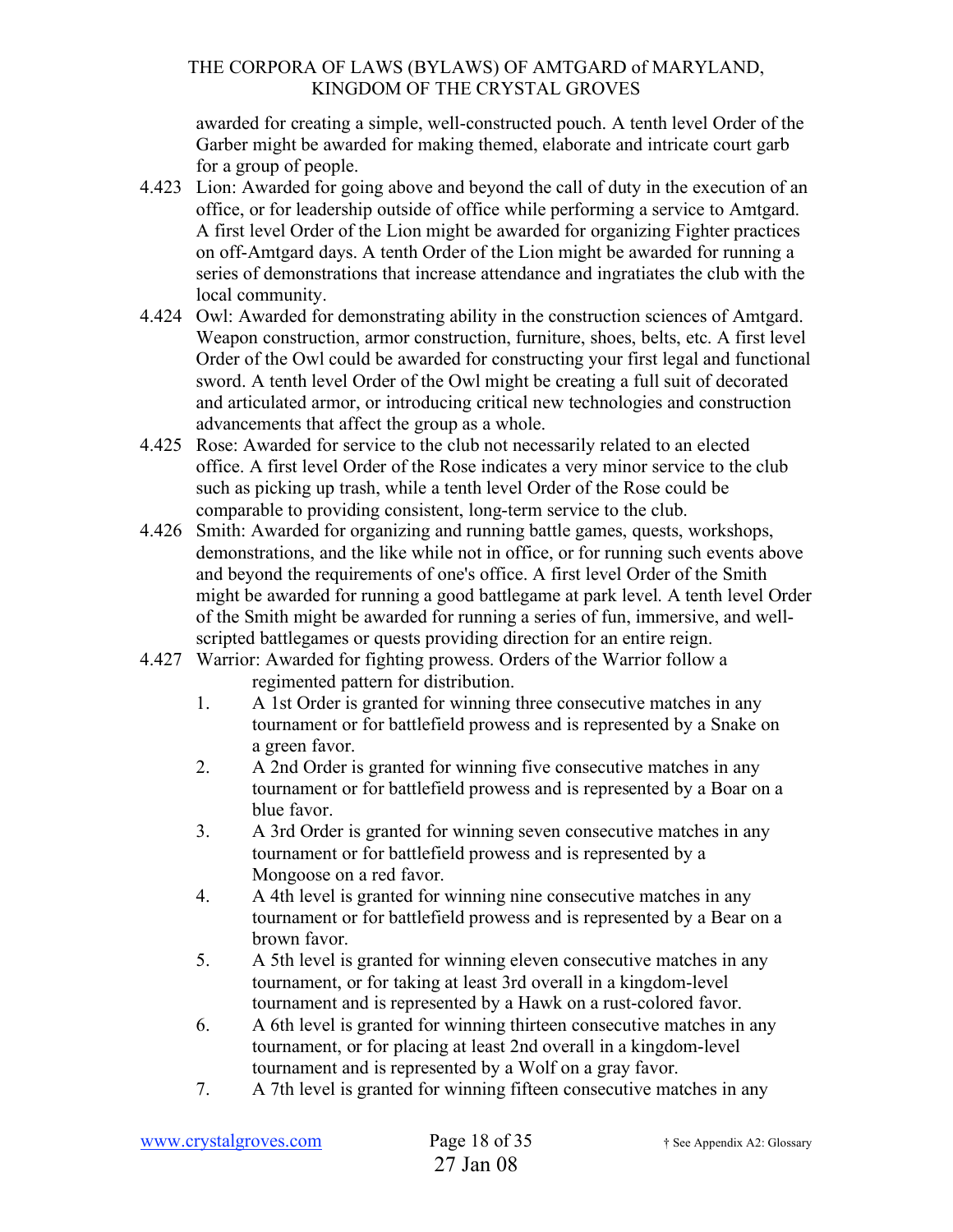tournament or placing 1st over all in a major kingdom-level tournament and is represented by a Tiger on an orange favor.

- 8. An 8th level is granted for winning seventeen consecutive matches in any tournament or for winning a second major kingdom-level tournament and is represented by a Panther on a black favor.
- 9. A 9th is granted for winning nineteen consecutive matches in any tournament or for winning a third major kingdom-level tournament and is represented by a Dragon on a purple favor.
- 10. A 10th is granted for winning twenty-one consecutive matches in a kingdom level tournament or a fourth, first place win in a major kingdomlevel tournament and is represented by a gold Phoenix on a red favor with a yellow border.
- Note: Major kingdom-level tournament is defined as Weaponmaster, Warmaster, Olympiad, and/or an inter-kingdom event tournament. The level of competition and number of entrants in all tournaments must be considered before handing out Orders of the Warrior above seven. The difficulty of the tournament must warrant the level of order awarded.
- Note: The title of Defender (awarded for serving with excellence in the office of Kingdom Champion), which may be earned only once, confers a single kingdom level tournament win upon the title's recipient.
- 4.43 Non-Ladder Orders and Awards: Awards and Orders earned that do not lead to a Ladder Masterhood or Knighthood.
- 4.431 Order of the Flame Given by: the Monarch Given for: given to a group of people (company, household, etc.) for outstanding contributions to Amtgard Limitations: only one may be given in each Monarch's reign 4.432 Order of the Griffon (Gryphon)
- Given by: the Monarch Given for: courage, chivalry, and honor on the battlefield Limitations: none
- 4.433 Order of the Hydra Given by: the Monarch Given for: entering enough Crown Qualifications events to qualify for the Crown tourney/election Limitations: each person may only receive one Hydra per Crown qualifications
- 4.434 Order of the Jovious Given by: the Monarch Given for: outstanding attitude Limitations: only one may be given in each Monarch's reign
- 4.435 Order of the Mask (Masque) Given by: the Monarch Given for: outstanding portrayal of persona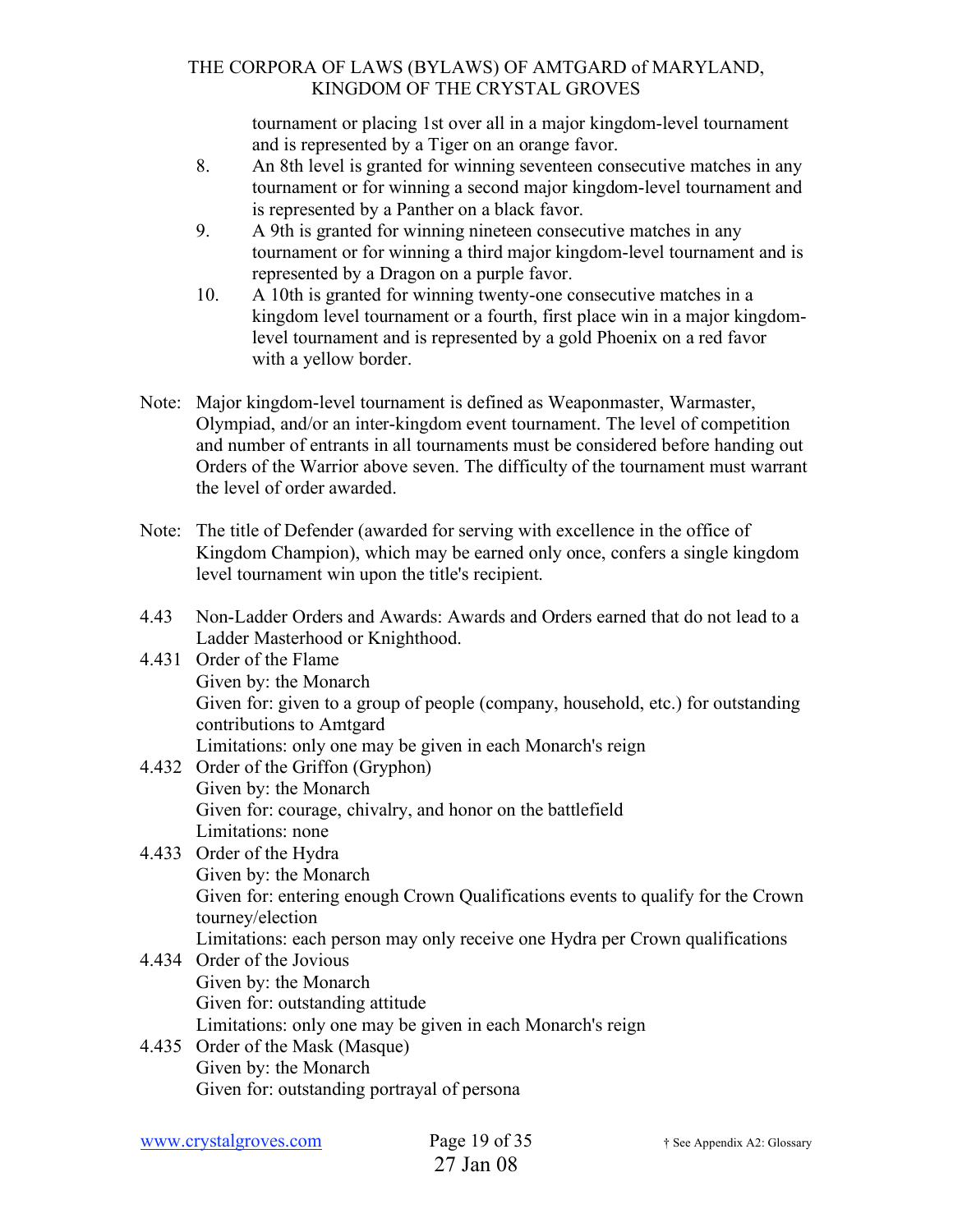Limitations: only one may be given in each Monarch's reign

- 4.436 Order of the Walker of the Middle Given by: the Monarch Given for: exemplification of the ideals and conduct of reeves Limitations: a person may never receive more than one of these and only one may be given each reign.
- 4.437 Order of the Zodiac Given by: the Monarch Given for: outstanding contributions in any one month Limitations: only one may be given each month
- 4.44 Note: Awarding orders at higher levels, should be harder to earn (i.e.- a person's 7th order of the dragon should be harder to attain than his or her 2nd order, etc.).

## **4.5 Titles of Nobility and Lesser Titles of Honor (awarded by the Monarch):**

- 4.51 Title: Grand Duke Equivalents: none Suggested criteria: serve the kingdom two terms as Monarch
- 4.52 Title: Arch Duke Equivalents: none Suggested criteria: one term each as a kingdom and Duchy (or Kingdom pro-tem) Monarch.
- 4.53 Title: Duke/Duchess Equivalents: Doge, Dux, Herzog, Duc, Duque, Duca, Pfalzgraf, Shogun, Bretwalda, Chiangchun Suggested criteria: serve the kingdom six months as Monarch

## 4.54 Title: Count/Countess Equivalents: Earl, Comes, Comite, Graf, Jarl, Conde, Comte, Conte, Graaf, Orkhan, Shireman, Dey, Kaliph, Khidiw, Cuauhtlahtoque, Contessa Suggested criteria: serve the kingdom six months as Royal Consort

#### 4.55 Title: Marquis/Marquise Equivalents: Markgraf, Marchioness, Margrave, Mark, Markis, Margraf, Marques, Marchese, Margravine, Marquee Suggested criteria: serve in each of the following positions of a kingdom-Monarch, Consort, Prime Minister

4.56 Title: Viscount/Viscountess Equivalents: Vicomte, Viconte, Visconte, Vizconde, Visconde, Walfgraf, Pasha Suggested criteria: have held both the following positions of a kingdom-Champion, Weaponmaster

## 4.57 Title: Baron/Baroness Equivalents: Thane, Daimyo, Khan (Kahn), Emir, Barun, Barao, Barone Suggested criteria: serve the kingdom six months as Prime Minister

## 4.58 Title: Baronet Equivalents: Freiherr, Lesser Thane, Sheik, Seignur, Nawab, Begum Suggested criteria: serve in a pro-tem position for any of the following kingdom positions: Monarch, Champion, Prime Minister, Consort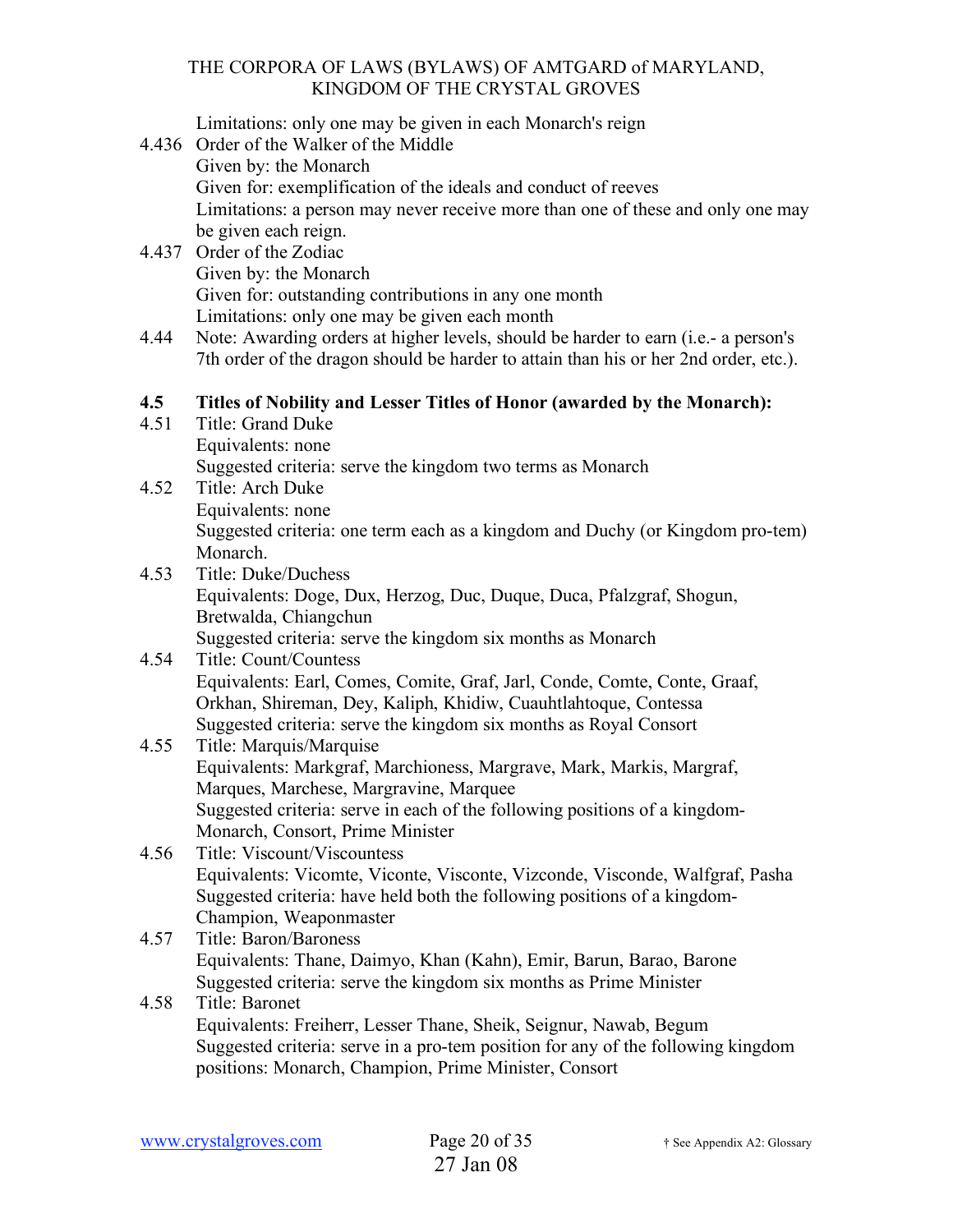- 4.59 Title: Lord/Lady (lesser title) Equivalents: Halfweard, Loverd, Laferd, Pan, Laird, Kyrios, Dom, Don, Sherif, U Sayid, Agah, Rabban, Chieftain Suggested criteria: Serving in an office of a sub-group as a Sheriff (Shire), Consort (Barony) or Chancellor (Duchy) or at the Monarch's discretion (service to Amtgard)
- 4.5A Title: Master (Lesser title) Suggested Criteria: Serving in an office of a sub-group as a Consort (Shire), Chancellor (Barony) or Champion (Duchy).
- 4.5B Title: Esquire (Lesser title) Suggested Criteria: Serving in an office of a sub-group as a Chancellor (Shire) or Champion (Barony)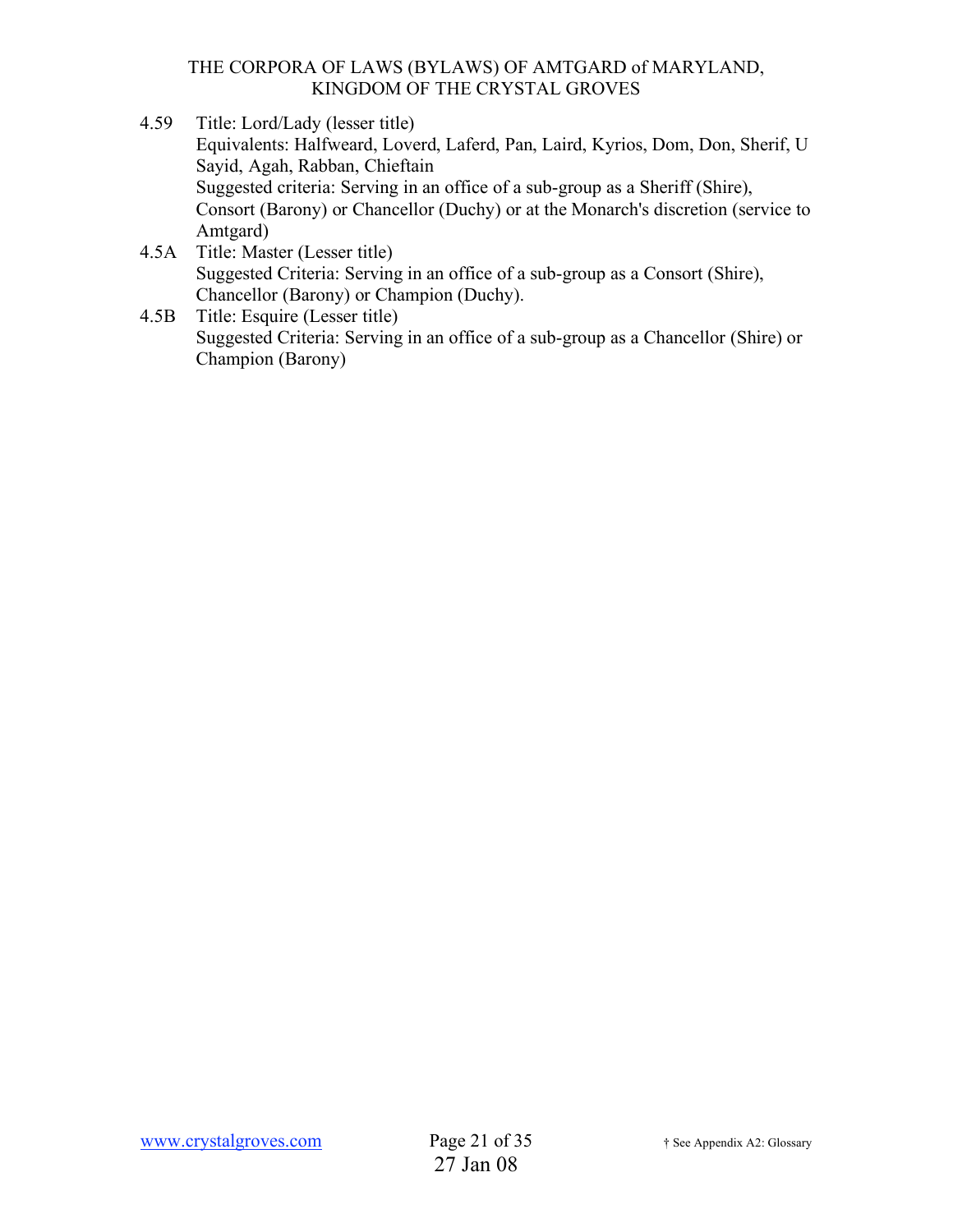### **Corpora of By-Laws: Section 5 -- Order of Precedence**

#### **5.1 Royalty**

- a. Monarch (King/Queen)
- b. Prime Minister
- c. Royal Consort
- d. Kingdom Champion

## **5.2 Nobility and Peerage**

- e. Grand Duke
- f. Arch Duke
- g. Court Champion
- h. Duke
- i. Count
- j. Marquis
- k. Viscount
- l. Champion
- m. Baron
- n. Knighthood
- o. Baronet
- p. Warlord
- q. Lord/Lady

#### **5.3 Other Positions**

- r. The title of Master
- s. Esquire
- t. Guild Master of Reeves
- u. Captain of the Guard
- v. Scribe, Court Herald, and Jester
- w. Weaponmaster
- x. Warmaster, Dragonmaster
- y. All other Guild Masters
- z. All other court positions
- aa. Royal guardsmen
- ab. Masters of service orders
- ac. Masters of guilds
- ad. Company/House heads
- ae. Squire
- af. Reeves guild member
- ag. Company/House officers
- ah. Man at Arms
- ai. Page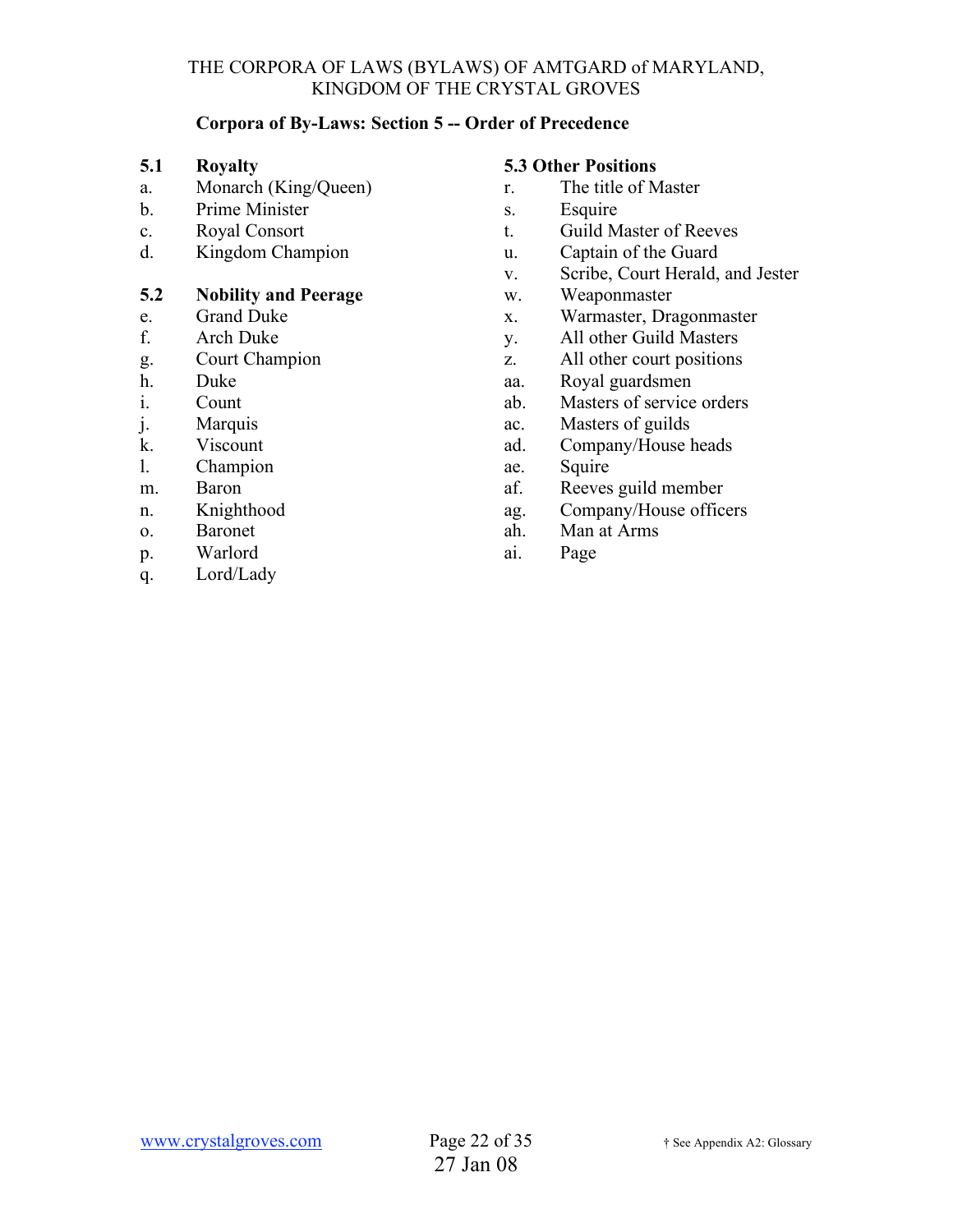## **Corpora of By-Laws: Section 6 – Crown Qualifications**

## **6.1 Crown Qualifications**

- 6.11 Will be held every six months, one or two weeks prior to the Crown tournament and election.
- 6.12 Will be the responsibility of the highest group officer (excluding the Prime Minister) not running for Crown to coordinate the running of Crown Quals.
- 6.13 Anyone may enter Crown Qualification events.
- 6.14 Crown contestants will be required to enter a minimum specified number of Crown Qualification cultural events.
- 6.15 The group may set other criteria for Crown contestants.
- 6.16 Multiple entries are allowed in a contest, but a single entry may not be entered in more than one category.
- 6.17 The following orders will be awarded for outstanding entries: Dragon, Rose, Owl, Warrior as outlined in the current Rules of Play.
- 6.18 An order of the Hydra can be earned by either:
- 6.181 Declaring and fully qualifying for a monarchy position(Monarch, Consort, and Champion).
- 6.182 Entering and qualifying in all the Crown Competition as per monarch.
- 6.19 Typical cultural skill contests include (but are not limited to): flat art, 3-D art, heraldry test, singing, instrumental music, best tasting cooking, factual writing, composition, weapon and shield construction, passive construction, active construction, best looking garb, best fighting garb, strategic gaming, vintners, poetry, etc.
- 6.1A In order to qualify for Crown Qualifications the minimum Arts & Sciences are:
- 6.1A1 Monarch: Five A&S entries with a maximum of two entries in any one category.
- 6.1A2 Consort: Five A&S entries with a maximum of two entries in any one category.
- 6.1A3 Champion: Five A&S entries with a maximum of two entries in any one category. The Champion candidate is also required to have one submission in three of the following categories: Weapon Construction, Shield Construction, Armor Construction, Smith Entry (This is creating a battle game or quest and running it during Crown Qualifications).
- 6.1A4 A minimum score of 3.0 on a scale of 5 is required for an A&S entry.
- 6.1B More specific rules for these qualifications shall be put out by the sponsor of each sub-event at least six weeks prior to the date set for Crown Qualifications.
- 6.1C Qualifications for monarchy positions.
- 6.1C1 All monarchy positions (Monarch, Royal Consort, Champion, and Prime Minister) must meet the following requirements.
- 6.1C2 Must be a minimum of 18 years of age.
- 6.1C3 Must be dues paid per 3.12 regardless of how they obtain the monarchy position (election, tournament, or appointment). Members appointed on a Pro-Tem basis must become dues paid prior to assuming office.
- 6.1C4 Pass the Reeves test and a Corpora test with a minimum score of 75%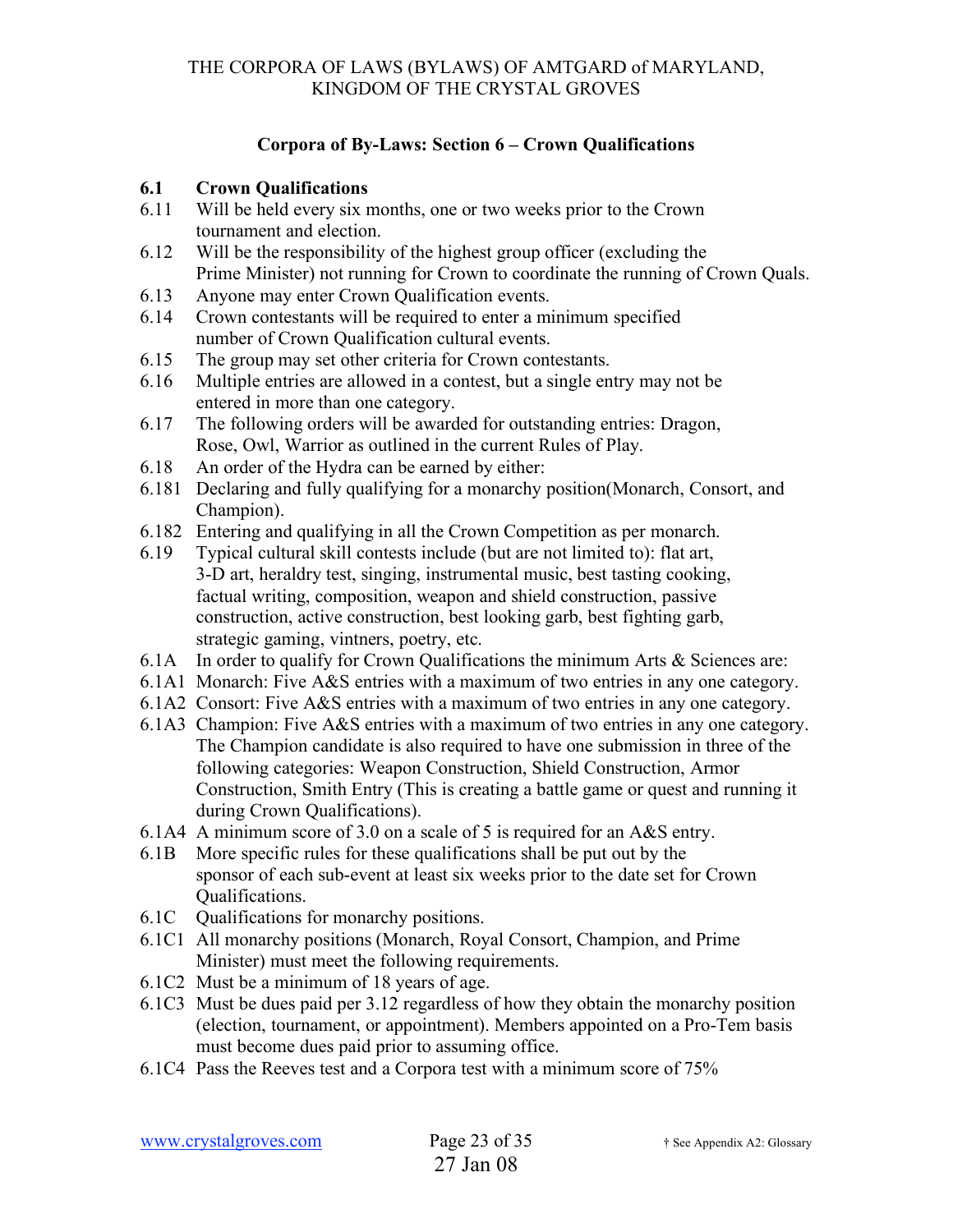- 6.1C5 Can not have served in the same monarchy position for more than two consecutive terms without leaving that specific office for a term.
- 6.1C6 No person may hold any of the following two positions at the same time-Monarch, Royal Consort, Champion, or Prime Minister.

## **6.2 Crown Competition**

These events occur twice a year during the period of Crown Qualifications and Monarchy selection:

- 6.21 Event: Crown Qualifications/Month of Crown Date: begins two weeks prior to the Crown Election and continues through coronation Sponsor: highest uninvolved group officer (excluding the Prime Minister)
- 6.211 Event: First Round Reeves Test and Corpora Test Date: Two weeks prior to Crown Elections
- Sponsor: Guild Master of Reeves 6.212 Event: Final Crown Declarations Date: Two weeks prior to Crown Elections Sponsor: Prime Minister
- 6.213 Event: Question and Answer session for the candidates for the position of Champion. Date: Two weeks prior to Crown Elections Sponsor: Crown Sponsor
- 6.214 Event: Vote of confidence for the position of Champion, if needed.
	- Date: Two Weeks prior to Crown Elections Sponsor: Prime Minister
- 6.215 Event: Guild Master elections Date: two weeks prior to and thru Crown Coronation Sponsor: Prime Minister
- 6.221 Event: Second Round Reeves Test and Corpora Test Date: One week prior to Crown Elections Sponsor: Guild Master of Reeves
- 6.222 Event: Question and Answer session for the candidates for the position of Royal Consort Date: One week prior to Crown Elections Sponsor: Crown Sponsor
- 6.223 Event: Vote of confidence for the position of Royal Consort, if needed. Date: Two Weeks prior to Crown Elections Sponsor: Prime Minister

6.224 Event: Crown Arts and Sciences Competition The winner of the Crown Qualifications cultural Events becomes the groups Arts and Sciences Champion for the next 6 months. Date: One week prior to Crown Elections Sponsor: Out going Royal Consort or as appointed by Crown Sponsor if the Royal Consort is running for a monarchy position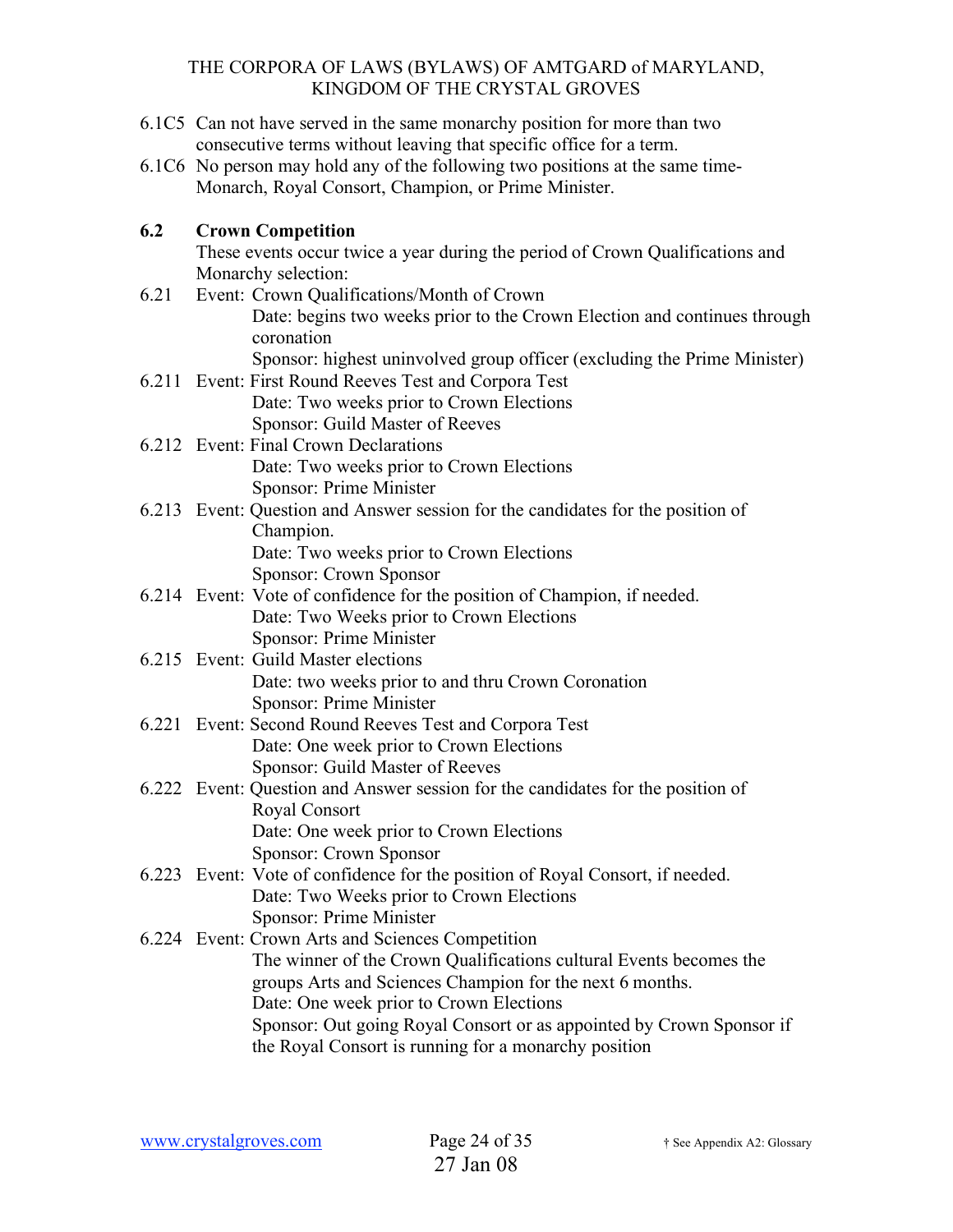6.225 Event: Crown tournament

A. The Kingdom Champion is the highest scoring candidate for Champion in the Crown Tournament.

B. The Warmaster is the highest scoring contestant that is a member of the Kingdom of Crystal Groves .

Date: One week prior to Crown Elections

Sponsor: As appointed by the Crown Sponsor plus the Guild Master of Reeves.

6.231 Event: Question and Answer session for the candidates for the position of Monarch Date: Week of Crown Elections

Sponsor: Crown Sponsor

- 6.232 Event: Crown Elections Date: Week of Crown Elections Sponsor: Prime Minister
- 6.24 Event: Crown Coronation Feast Date: one or two weeks after the Crown Elections Sponsor: Outgoing Royal Consort
- 6.25 Event: Weaponmaster tournament Date: one or two weeks after the Crown Elections Sponsor: Reeves guild This is a passage of arms in several different weapons classes. It is held in a tournament format and the winner will hold the title of Weaponmaster for six months until the next such tourney.

## **6.3 Pro-Tem Appointments**

- 6.31 If all of the candidates for a monarchy position do not qualify for the position during Crown Quals for some reason, the position will be filled on a Pro-Tem basis. Also if any of the monarchy is unable to complete their term of office, a Pro-Tem appointment will be used to fill any vacancies.
- 6.32 If during the Crown Quals the following procedures will be used.
- 6.321 All the members who originally declared for the position will be put forward to a vote to fill the position on a Pro-Tem basis. If only one person is put forward there will be a vote of confidence.
- 6.323 The vote will be taken from the voting eligible members present and will be taken on Crown Election Day of the Crown Quals.
- 6.324 A member filling in a position on a Pro-Tem basis is not eligible for the titles for that position
- 6.33 If during their reign, a member of the monarchy can not complete their term of office, a Pro-Tem appointment will be used to fill any vacancies.
- 6.331 If the position being vacated is the Monarch, then the Regent will advance to the position of Monarch and the new Monarch will propose one or more members to fill the position on a Pro-Tem basis.
- 6.332 If the position being vacated is Regent, Champion, or Prime Minister, the monarch will propose one or more members to fill the position on a Pro-Tem basis.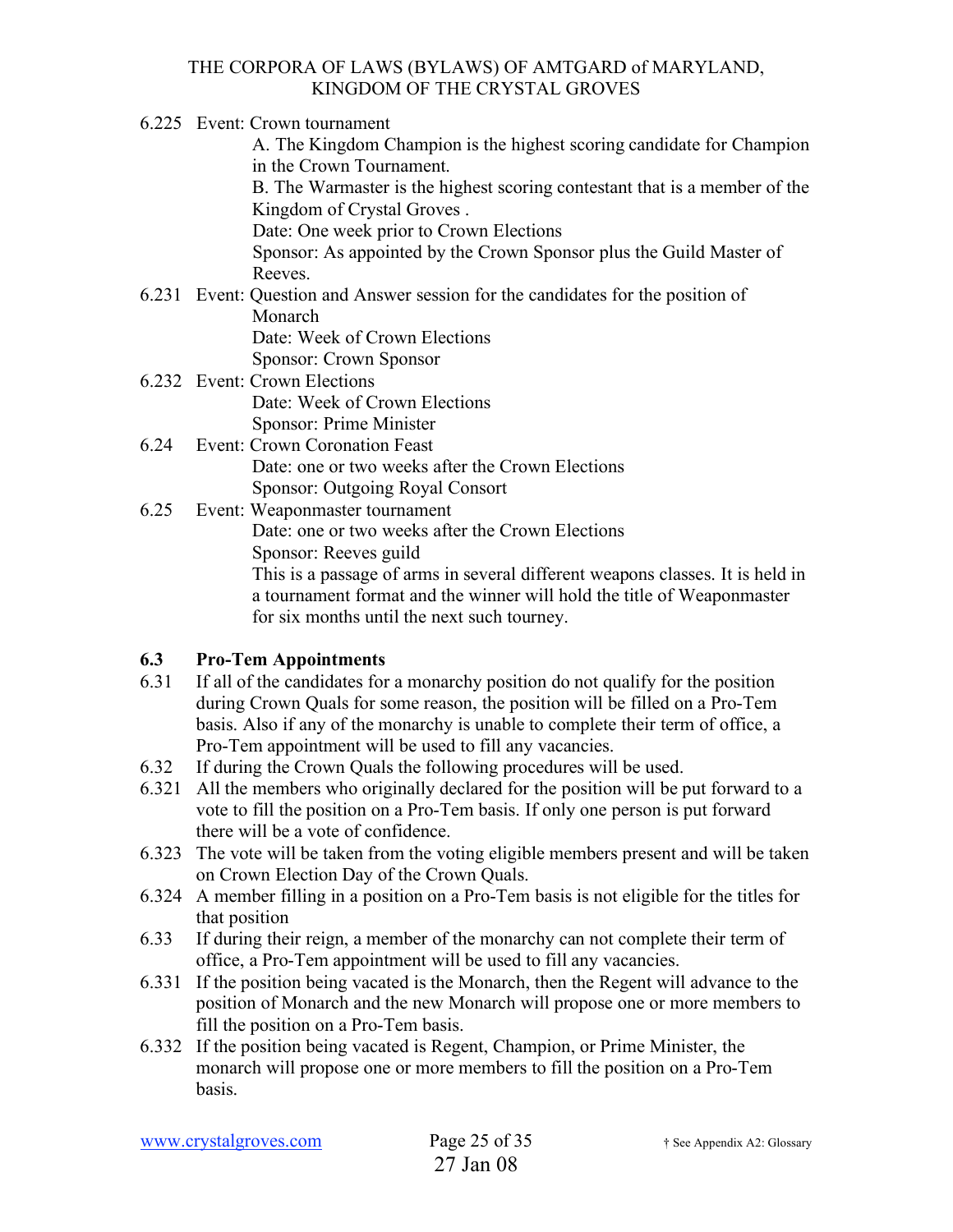- 6.333 A vote will be held to choose the member to serve on a Pro-Tem basis. If only one person is put forward there will be a vote of confidence.
- 6.323 The vote will be taken at an Althing from the voting eligible members present and will be taken two weeks after the announcement of who will fill the Pro-Tem position.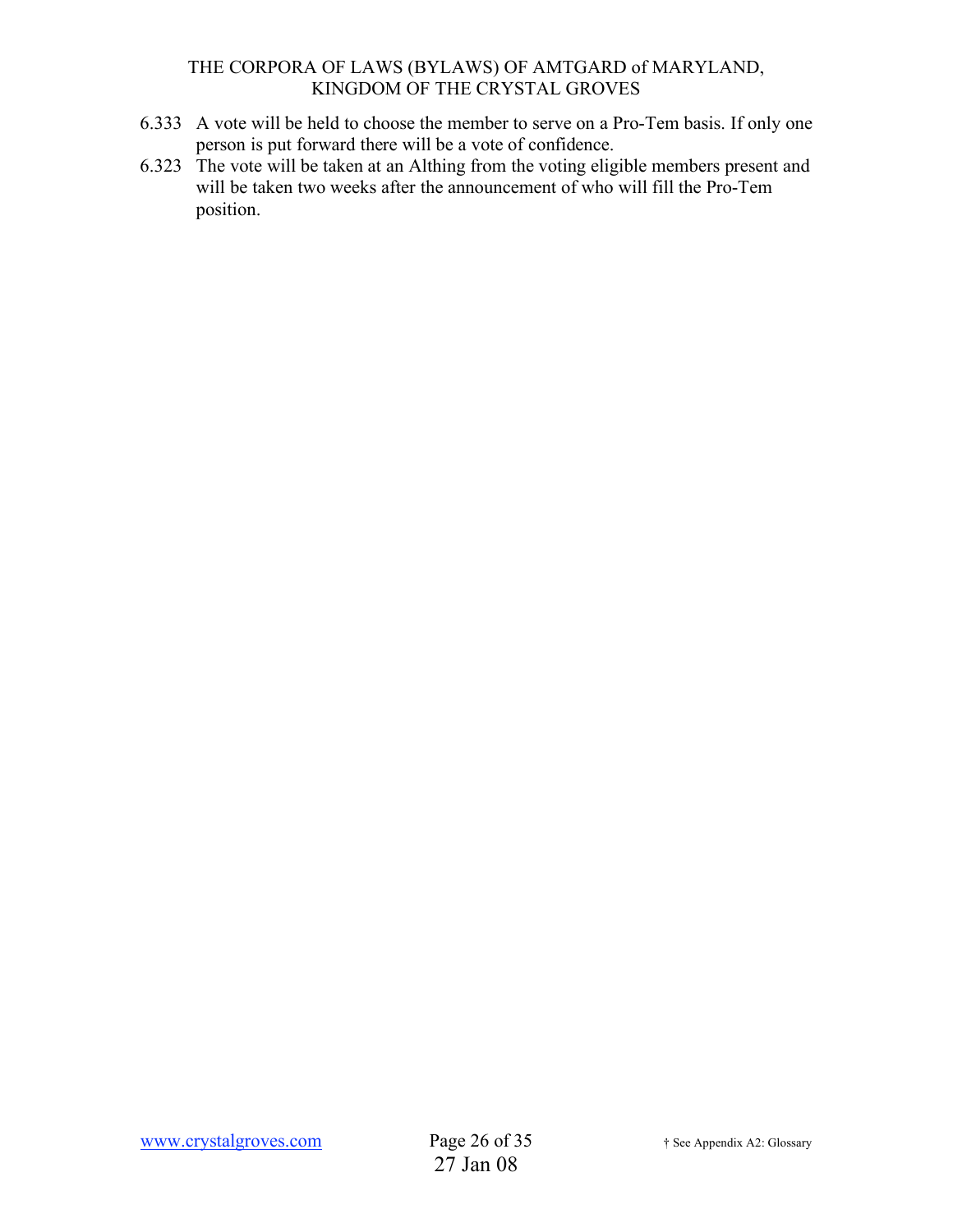### **Corpora of By-Laws: Section 7 -- Other Amtgard Groups**

## **7.1 Forming Up**

Amtgard groups may choose to form in other cities. They may use the name of "Amtgard," but may not call themselves The Burning Lands, as that is reserved to the parent group and the name of the central (Burning Lands) Board of Directors. Also, they may not use the name of an already established group within Amtgard.

#### **7.2 Signing the Contract**

New groups must sign the Amtgard contract (Agreement) with the Central (Burning Lands) Board of Directors.

#### **7.3 Sponsoring Kingdom**

New groups must have a sponsoring kingdom.

#### **7.4 Group Criteria**

This corpora is written with Kingdom level groups in mind. Smaller, new groups may form and change status through the hierarchy of Shire, Barony, Duchy, and Kingdom via the following criteria:

### **7.41 Shire**

- 7.411 A signed contract with Amtgard Inc.
- 7.412 A signed Terms and Conditions Agreement with the Kingdom of Crystal Groves.
- 7.413 A statement as to which corpora the sub-group wishes to follow: Crystal Groves or Burning Lands.
- 7.414 Operate its finances to comply with state and federal Not-For-Profit organization requirements.

### **7.42 Barony**

- 7.421 A minimum one year under contract with Burning Lands as an Amtgard chapter as a shire.
- 7.422 An average of 20 unique sign-ins per month for the 6 months prior to advancement to Barony.
- 7.423 Approval of the Monarch of the Kingdom of Crystal Groves.
- 7.424 Operate its finances to comply with state and federal Not-For-Profit organization requirements.

### **7.43 Duchy**

- 7.431 A minimum two years under contract with Burning Lands as an Amtgard chapter as a Barony.
- 7.432 An average of 40 unique sign-ins per month for the 12 months prior to advancement to Duchy.
- 7.433 Approval of the Monarch of the Kingdom of Crystal Groves.
- 7.434 Operate its finances to comply with state and federal Not-For-Profit organization requirements.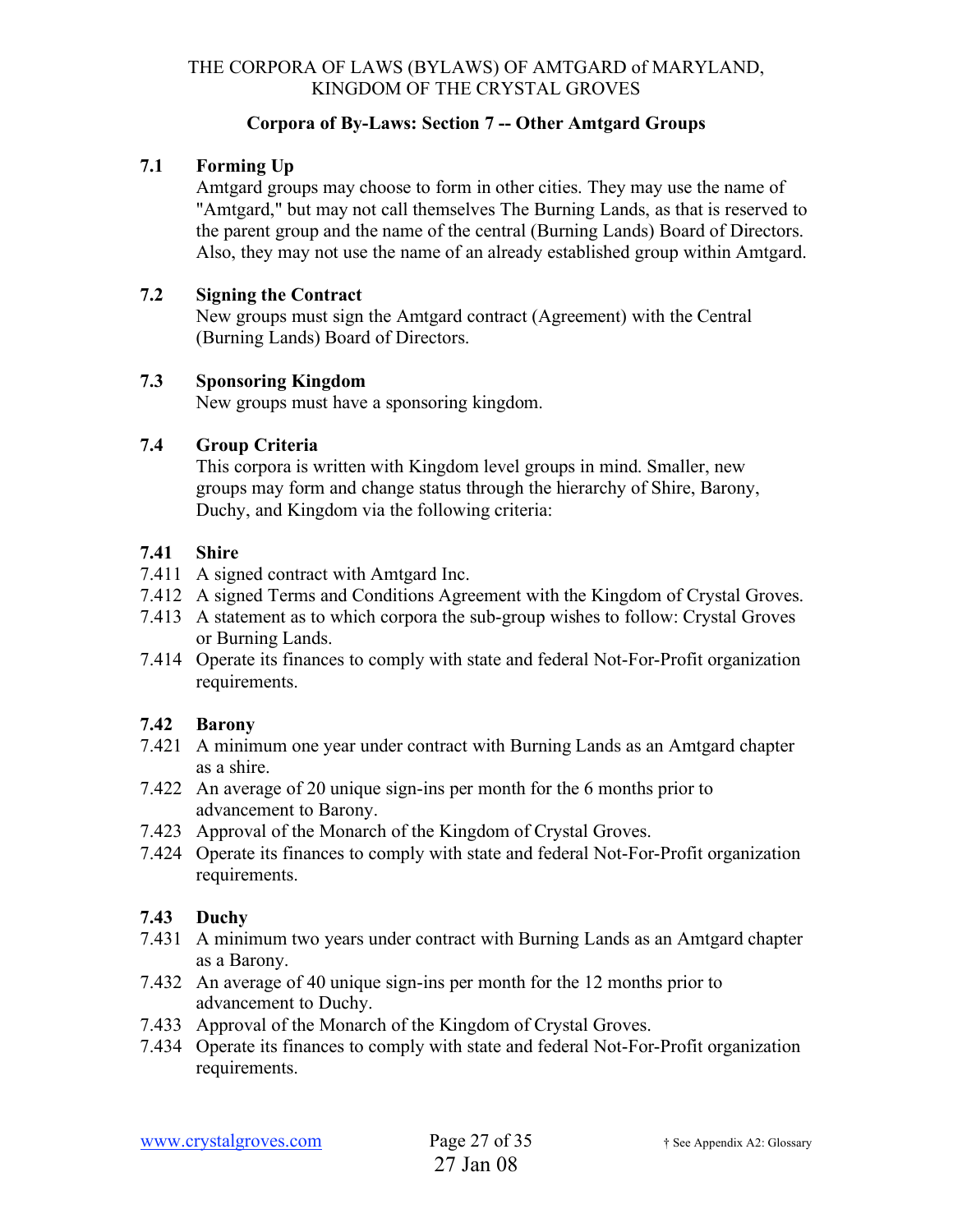## **7.44 Kingdom**

- 7.441 A minimum two years under contract with Burning Lands as an Amtgard chapter as a Duchy.
- 7.442 An average of 75 unique sign-ins per month for the 12 months prior to advancement to Kingdom.
- 7.443 Approval of the Monarch of the kingdom of Crystal Groves.
- 7.444 Achievement of state incorporation and federal registered Not-For-Profit status.
- 7.445 Approval and agreement by the BL-BoD that the sub-group has adhered to all terms of this corpora.
- 7.446 A majority vote of the Monarchs of all currently existing kingdoms.
- 7.447 Kingdoms must allow all smaller groups under them to participate in all Amtgard functions, including elections and running for kingdom offices as set out in this corpora.
- 7.448 Kingdoms may not form within one hundred and fifty miles of another kingdom's crown lands, defined as the city where the kingdom's first monarch held office.
- 7.449 Kingdoms have all the rights and responsibilities as listed in this corpora, including awarding knighthoods, orders and awards above  $8<sup>th</sup>$  level, as well as Masterhoods and Knighthoods as laid out in the current Rules of Play.

## **7.5 Obligations**

All new groups are bound by the current Amtgard Rules of Play(The Handbook), this corpora, the contract with Burning Lands and, if applicable, the Terms and Conditions Agreement.

### **7.6 Awards and Orders**

- 7.61 New groups may award orders by type (i.e.- so many roses, etc.) up to a maximum level as follows:
- 7.611 Shire- second level.
- 7.612 Barony- fifth level.
- 7.613 Duchy- eighth level.
- 7.62 Sponsoring Kingdoms may award any number of awards and orders to subgroups members under their jurisdiction.

### **7.7 Titles**

- 7.71 New groups may not award titles of Nobility, Knighthood, and Masterhoods until and if they achieve kingdom status.
- 7.72 New groups may create their own awards, orders, and non- noble titles.
- 7.73 Sponsoring kingdoms may award titles to new groups under their jurisdiction. Suggested criteria for titles awarded to former (stepping down) officers of groups, awarded if served with distinction in office (Awarded by the sponsoring Kingdom's Monarch):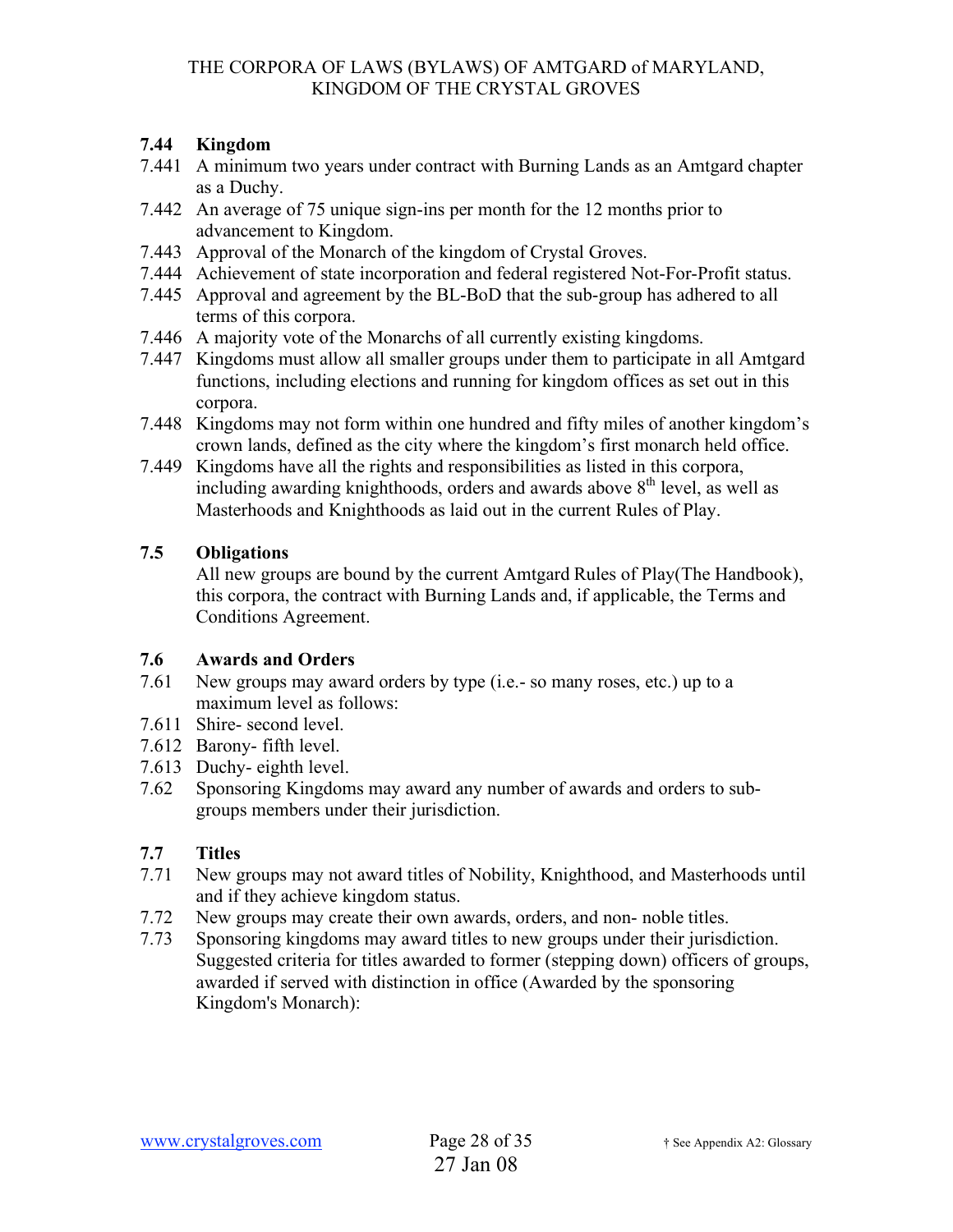| <b>Shire</b> | Duchy<br><b>Barony</b> |                | Kingdom      | <b>Position</b> |  |  |
|--------------|------------------------|----------------|--------------|-----------------|--|--|
| Lord         | <b>Baronet</b>         | Baron          | Duke         | Monarch         |  |  |
| Master       | Lord                   | <b>Baronet</b> | Count        | Consort         |  |  |
| Esquire      | Master                 | Lord           | <b>Baron</b> | Prime Minister  |  |  |
| Esquire      | Esquire                | Master         | Defender     | Champion        |  |  |

# **7.8 Officers- New group officers are referred to as follows:**

| <b>Shire</b> | <b>Barony</b>                                 | Duchy         | <b>Kingdom Equivalent</b> |  |  |  |
|--------------|-----------------------------------------------|---------------|---------------------------|--|--|--|
| Sheriff      | Baron                                         | Duke          | Monarch                   |  |  |  |
| Regent       | <b>Baronial Regent</b>                        | Ducal Consort | Royal Consort             |  |  |  |
| Chancellor   | Baronial Chancellor Ducal Chancellor          |               | Prime Minister            |  |  |  |
|              | Shire Champ. Baronial Champion Ducal Champion |               | Champion                  |  |  |  |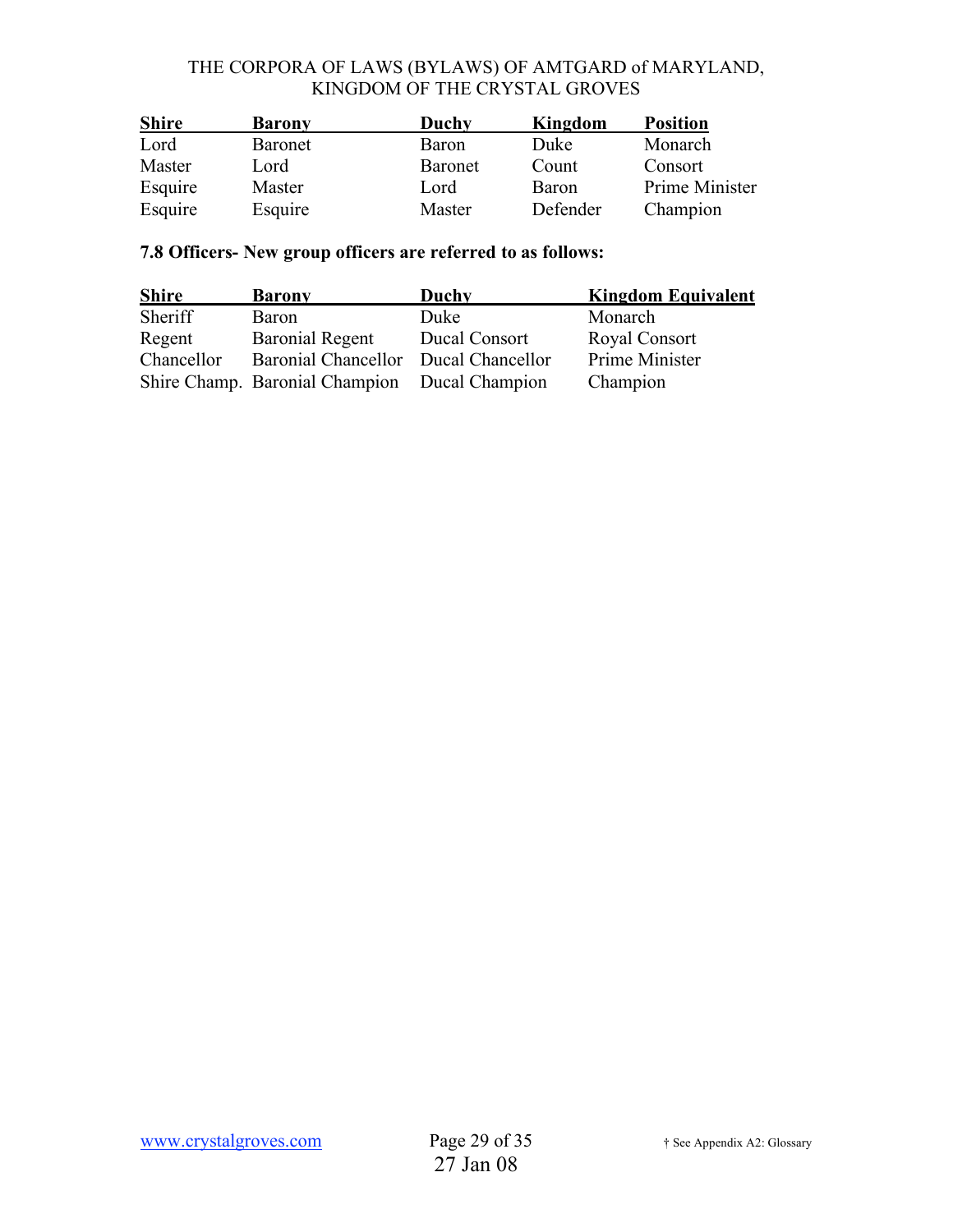## **Corpora of By laws-Appendix List**

- Appendix A: Operational Appendixes
- Appendix A1: Malicious acts by participants at Crystal Groves events
- Appendix A2: Glossary of terms
- Appendix A3: Kingdom wide votes for Monarchy and Althings
- Appendix A4: Corporate Organizational Chart

Appendix B: Sub-group appendixes

- Appendix B1: Shire level sub-group corpora
- Appendix B2: Barony level sub-group corpora
- Appendix B3: Duchy level sub-group corpora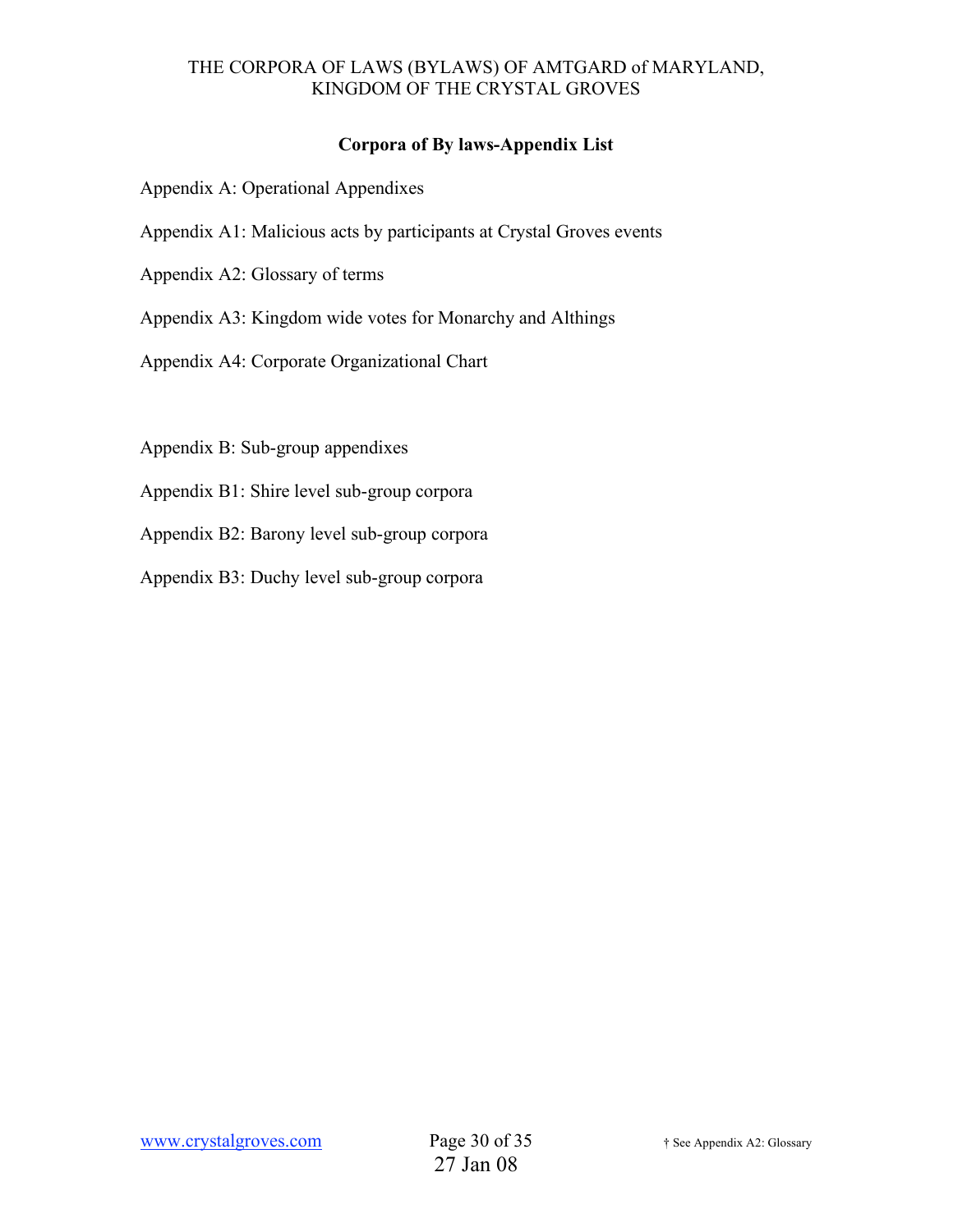### **Appendix A: Malicious acts by participants at a Kingdom of Crystal Groves events**†

In the event that an individual should be caught and/or proven guilty of any of the following acts:

- Assault with a deadly weapon
- Possession or trafficking of narcotics,
- Serving alcohol to a minor,
- Or any other mundanely felony-equivalent offense,

on the premises of any Kingdom of Crystal Groves event<sub>t</sub>, the individual shall be, at the discretion of the local monarchy<sub>†</sub>, the offenders home group monarchy<sub>†</sub>, and the offended person:

• Banned from all Kingdom of Crystal Groves events<sub>†</sub>, tourneys and quest participation for a minimum duration of 1 (one) year, to permanently

 $\mathcal{L}_\text{max}$  and  $\mathcal{L}_\text{max}$  and  $\mathcal{L}_\text{max}$  and  $\mathcal{L}_\text{max}$  and  $\mathcal{L}_\text{max}$  and  $\mathcal{L}_\text{max}$ 

• Immediately requested to leave the site of the Event

• Subject to an immediate call to the mundane law enforcement officials (police or sheriff).

In the event that an individual should be caught, and/or proven guilty of any of the following acts:

- Assault with a non-deadly weapon,
- Petty theft,
- Willful destruction of property.
- or any other mundanely misdemeanor-equivalent offense,

on the premises on any Kingdom of Crystal Groves event<sub> $\dot{t}$ </sub>, the individual shall be, at the discretion of the local monarchy $<sub>†</sub>$ , the offenders home monarchy $<sub>†</sub>$ , and the offended</sub></sub> person:

• Banned from all Kingdom of Crystal Groves events, tourney and quest participation for a period of 2 (two) to 6 (six) months

• Subject to an immediate call to the mundane law enforcement officials (police or sheriff).

Any person banned from Amtgard by the Kingdom of Crystal Groves may petition to be reinstated. A Petition signed by at least 20% of the active populace, of the group that imposed the ban, will be enough to have a vote called by the group that initiated the initial ban IE: If the member was banned by his/her local monarchy $<sub>†</sub>$  then only the local</sub> monarchy is involved in the return of the banned member. A majority of at least twothirds is necessary for reinstatement.

 $\mathcal{L}_\text{max} = \mathcal{L}_\text{max} = \mathcal{L}_\text{max} = \mathcal{L}_\text{max} = \mathcal{L}_\text{max} = \mathcal{L}_\text{max} = \mathcal{L}_\text{max} = \mathcal{L}_\text{max} = \mathcal{L}_\text{max} = \mathcal{L}_\text{max} = \mathcal{L}_\text{max} = \mathcal{L}_\text{max} = \mathcal{L}_\text{max} = \mathcal{L}_\text{max} = \mathcal{L}_\text{max} = \mathcal{L}_\text{max} = \mathcal{L}_\text{max} = \mathcal{L}_\text{max} = \mathcal{$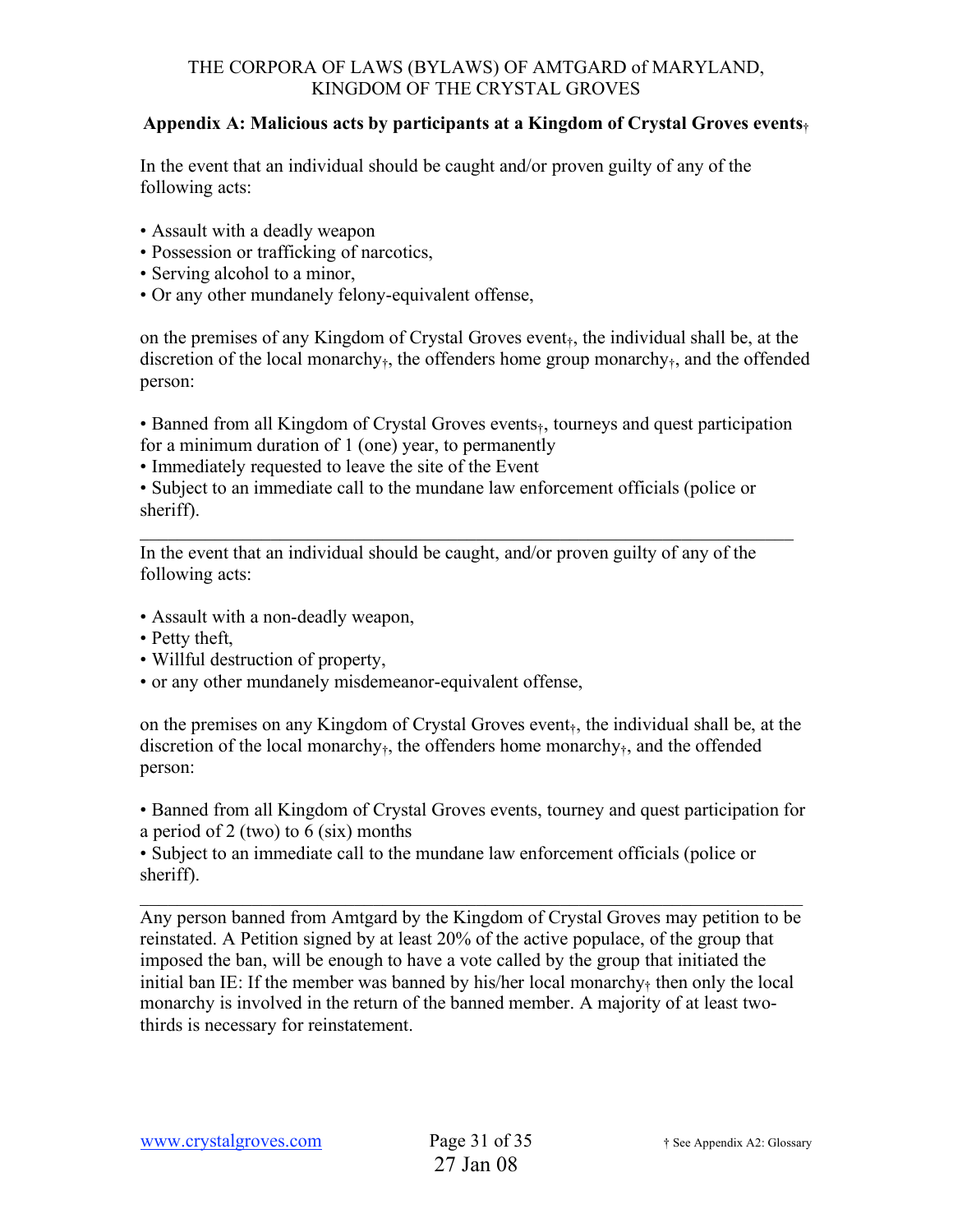## **Appendix B: Glossary of terms**

**Kingdom of Crystal Groves Event (Ap:A1):** Any event where the kingdom level monarch presides. IE: Feast of Fools/Dead, weekly practice at CG proper.

**Sub-group Event:** Any event where the monarch of a sub-group presides. IE: Solstice Shenanigans, Eagle Valley's weekly practice**.**

**Weekly practice:** The meeting the kingdom proper or of a sponsored sub-group in which battle games, fighter practice and/or Althings are held.

**Monarch's Review (1.1A):** The monarch will review the treasury report, class credits earned, and award status of Crystal Groves proper. The results will be announced at the next Althing to include all expenditures of the treasury since the last Monarch's Review.

**Monarchy:** The four highest ranking members of a kingdom or sub-group. See Sec: 7.8

**Local Monarchy (Ap:A1)**: The monarchy in charge of a group or event.

**Home Monarchy (Ap:A1)**: The monarchy of a member's home group.

**Pro-tem:** Someone who sits in a position "for the time being", or a designated replacement to finish the term of an officer who was removed or stepped down, usually sitting in for a superior.

**Corpora of Bylaws:** Rules governing the internal management of an Amtgard kingdom or sub-group.

**Tenure**: holding an office or position for a stated period of time.

**Granted by Patent:** Given at the discretion of a government or monarch.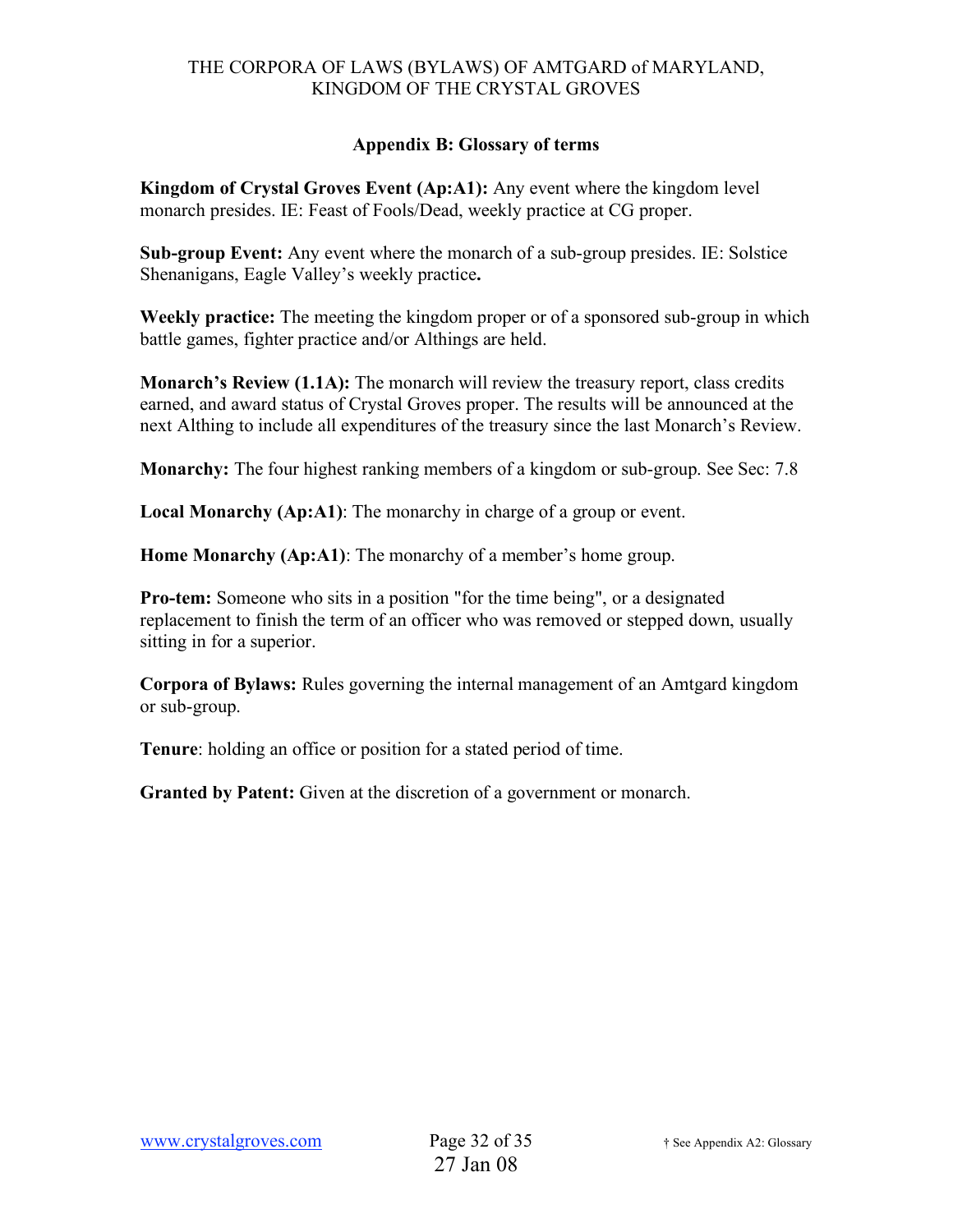### **Appendix A3: Kingdom-wide votes for Monarchy and Althings**

- A3.1 When a kingdom-wide vote for either monarchy elections or for kingdom-wide Althing votes occur the following procedure will be used to insure a proper vote.
- A3.2 The sub-group Chancellor will forward to the Kingdom Prime Minister the names of all dues paid members at the end of each month, detailing: real name, persona name, amount paid, and first to last month covered by those dues paid (see attached dues paid log). For kingdom-wide Althing votes dues paid is not required.
- A3.3 The week after declarations are closed for a vote, the Chancellor will send a Dues Paid list for the upcoming vote using the same format, this is the final dues paid voter eligibility list. The kingdom PM will compare the dues paid list with the ongoing dues list to verify and create a voter eligibility list. This list will be given to any observer to oversee the vote and be forwarded to the sub-group chancellor for verification.
- A3.4 For declared elections, the sub-groups will be notified on the day of declarations of the members that are running for the positions. For kingdom-wide Althing votes, the items to be voted on and any additional information will be forwarded to the sub-groups no later then 3 weeks prior to the vote to allow for discussion within the sub-groups.
- A3.5 On the week of a vote, the Crown Sponsor for Crown Qualifications or the Prime Minister for Althing votes, will appoint someone to go to each sub-group to insure that the vote is properly conducted.
- A3.6 The observer will have the voter eligibility list from the Prime Minister. The local Chancellor will provide a ballot for the sub-group members to fill out. For any member not present that is voter eligible the Chancellor must have either an email, from the members email account, stating the voters intended vote or a record of a phone call that can be verified by the observer or the Prime Minister. The only votes to be counted are via a member being present to vote or an absentee ballot, no other votes will be counted. No proxy votes.
- A3.7 The observer will work with the Chancellor to insure that only voter eligible members get a ballot and the observer and Chancellor will fill out a ballot for any absentee vote. The Chancellor may put the name of the voter on the ballot to help control who gets a ballot. Once the vote is completed the observer and the Chancellor will report to the Prime Minister the following: total number of eligible voters, total number of members that voted, the number of votes for each line on a ballot. Once the voting is complete the Chancellor will destroy the ballots, however the phone in absentee ballot will be held until verified.

Note: the Crown Sponsor is replaced by the GMR for Prime Minister elections.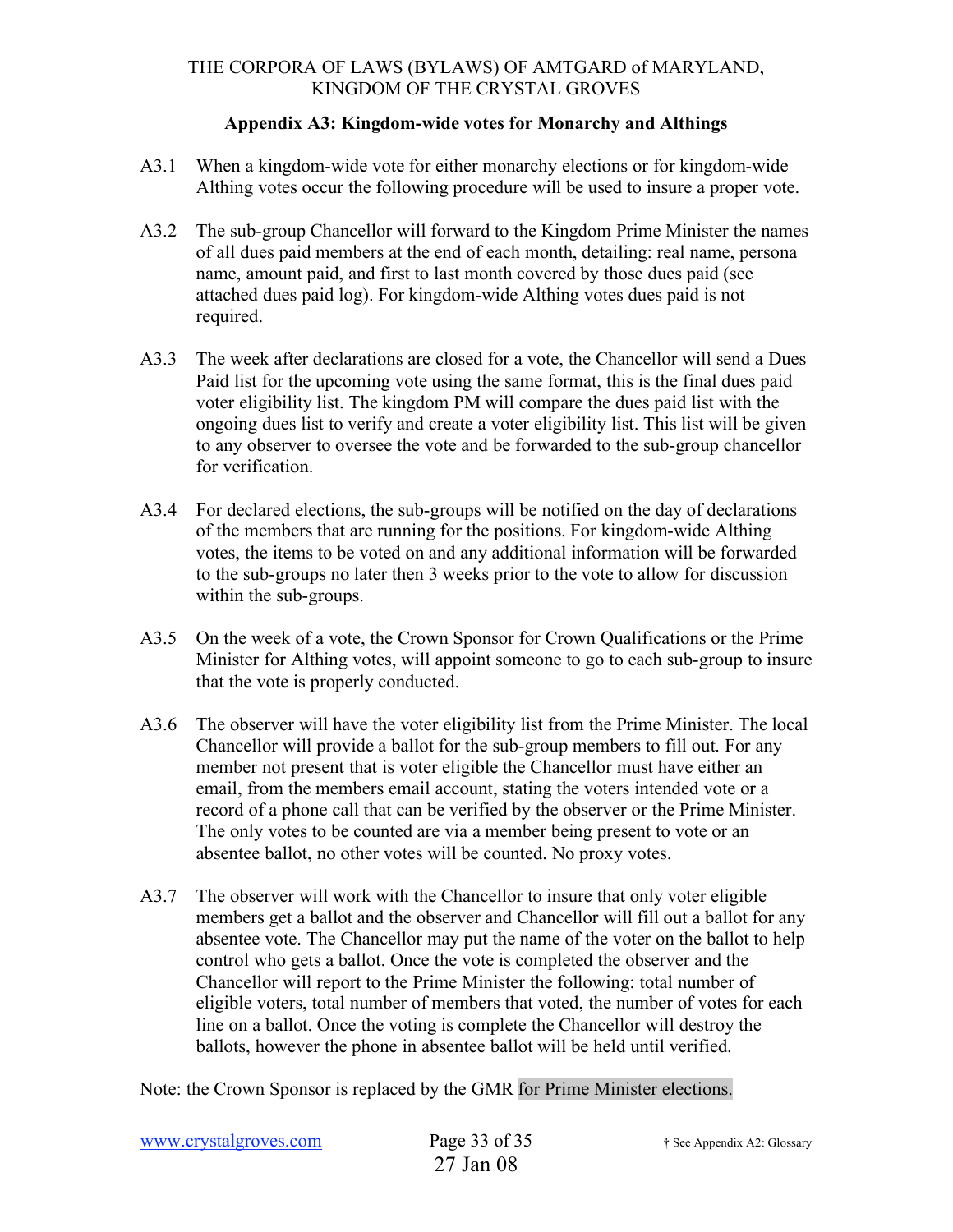Sample Dues Paid sheet

|                        | 2007<br>2007 |     |     |     |     |     |     |              |     |     |              |                |         |
|------------------------|--------------|-----|-----|-----|-----|-----|-----|--------------|-----|-----|--------------|----------------|---------|
| Mundane<br><b>Name</b> | Jan          | Feb | Mar | Apr | May | Jun | Jul | Aug          | Sep | Oct | <b>Nov</b>   | Dec            | Persona |
| Tom                    |              |     |     |     |     | p   | P   | $\mathbf{P}$ | P   | D   | P            |                | Killer  |
| Dick                   |              | D   | D   | D   | D   | D   | D   | P            | P   | D   | p            |                | Pole    |
| Pat                    |              |     |     |     |     | D   | D   | P            | P   | D   | P            | P <sub>6</sub> | Jezabel |
| Jane                   |              |     |     |     |     |     |     |              | P   | D   | $\mathbf{P}$ | P<br>3         | Pain    |
| Sue                    |              |     |     |     |     |     |     | P            | P   | D   | $\mathbf{P}$ | $\mathbf{P}$   | happy   |
| Harry                  | D            | D   | р   | D   | D   | D   | D   | P            | P   | ח   | P            | P              | Yeti    |

Using Crystal Groves schedule of Crown in June and Dec and PM elections in Mar and Sep. The number in Dec indicates the number of months into 2008 the member is dues paid.

If the current month is Nov 07 Tom can vote in Dec if he pays before Dec Dick is paid for Sep and Dec if he pays before Dec Pat is paid for Dec 07, Mar 08, and Jun 08 Jane is paid for Mar 08 Sue is not eligible to vote Harry is dues paid for Jun, Sep, and Dec. A check of the 2006 dues paid chart is needed to check for Mar 07 eligibility.